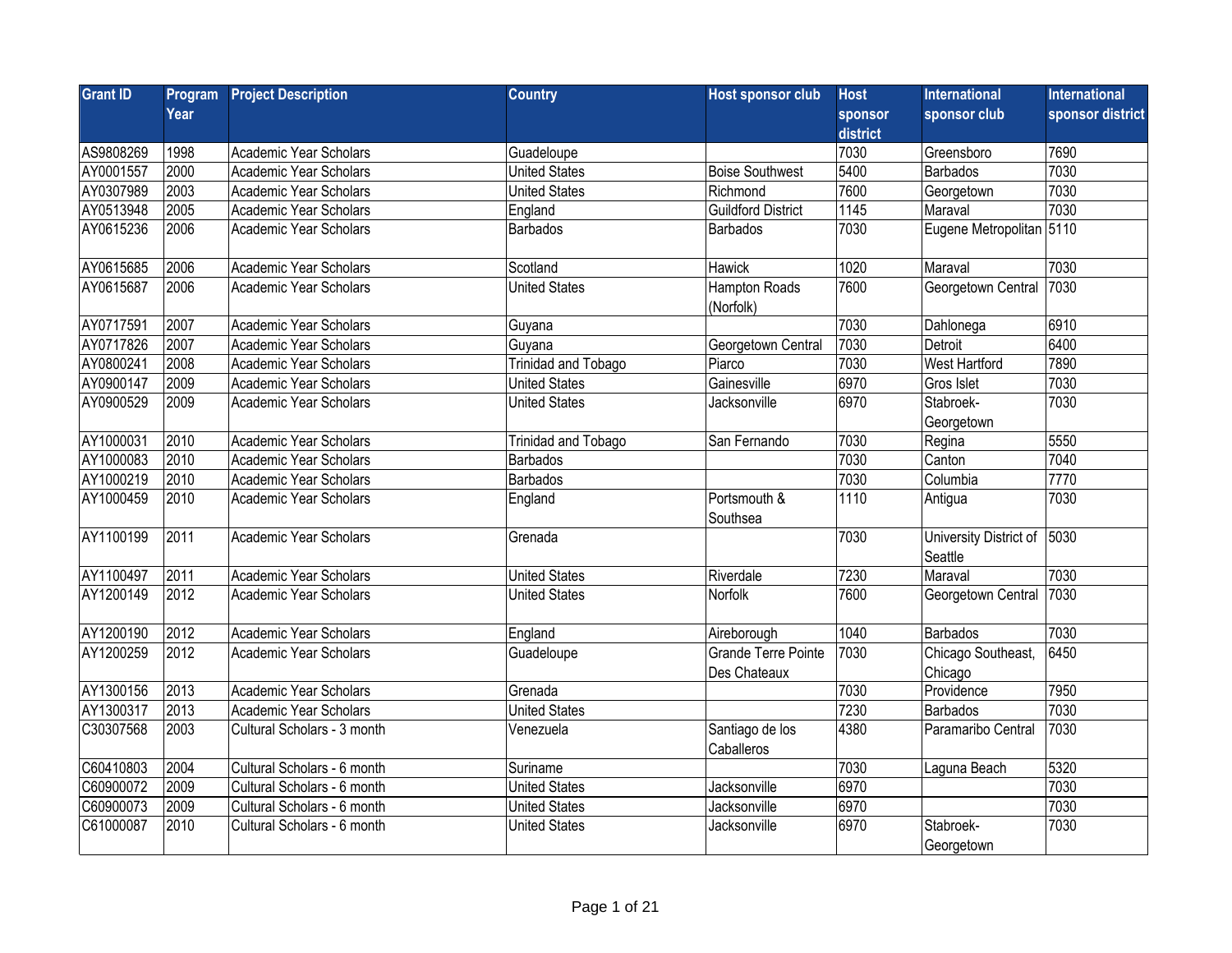| <b>Grant ID</b> | Program | <b>Project Description</b>                                                                                                                                                                                                                                                    | <b>Country</b>      | Host sponsor club       | <b>Host</b> | <b>International</b>      | <b>International</b> |
|-----------------|---------|-------------------------------------------------------------------------------------------------------------------------------------------------------------------------------------------------------------------------------------------------------------------------------|---------------------|-------------------------|-------------|---------------------------|----------------------|
|                 | Year    |                                                                                                                                                                                                                                                                               |                     |                         | sponsor     | sponsor club              | sponsor district     |
|                 |         |                                                                                                                                                                                                                                                                               |                     |                         | district    |                           |                      |
| CS9706106       | 1997    | <b>Cultural Scholars</b>                                                                                                                                                                                                                                                      | France              |                         | 1680        | <b>Barbados South</b>     | 7030                 |
| CS9706107       | 1997    | <b>Cultural Scholars</b>                                                                                                                                                                                                                                                      | Belgium             |                         | 2170        | Piarco                    | 7030                 |
| DG1410910       | 2014    | District grant                                                                                                                                                                                                                                                                | Antigua and Barbuda |                         | 7030        |                           |                      |
| DG1523196       | 2015    | District grant                                                                                                                                                                                                                                                                | Martinique          |                         | 7030        |                           |                      |
| DG1629626       | 2016    | District grant                                                                                                                                                                                                                                                                | Grenada             |                         | 7030        |                           |                      |
| DS0760102       | 2007    | to support the service projects of RI District<br>7030                                                                                                                                                                                                                        | Antigua and Barbuda |                         | 7030        |                           |                      |
| DS1172970       | 2011    | to support the service projects of RI District<br>7030                                                                                                                                                                                                                        | Antigua and Barbuda |                         | 7030        |                           |                      |
| GG1412713       | 2014    | To provide a solar powered pump to supply<br>clean water to 172 households in Coomacka,<br>Guyana.                                                                                                                                                                            | Guyana              | Georgetown              | 7030        | Wilmington                | 7730                 |
| GG1412976       | 2017    | to help provide a reproductive health education<br>program at secondary schools through trained<br>midwifes and other health care professionals<br>and a healthy pregnancy education program for<br>women visiting hospitals and primary health<br>care clinics in Paramaribo | Suriname            | Paramaribo<br>Residence | 7030        | Leiden                    | 1600                 |
| GG1413839       | 2014    | To provide medical equpiment, computers, and<br>vocational training to clinics, schools, and<br>disadvantaged women (respectively) in Antigua                                                                                                                                 | Antigua and Barbuda | Antigua                 | 7030        | <b>Bellevue Breakfast</b> | 5030                 |
| GG1421882       | 2015    | To provide updated diagnostic and treatment<br>equipment and renovate the Emergency Room<br>at Portsmouth Hospital in Dominica.                                                                                                                                               | Dominica            | Portsmouth              | 7030        | Pensacola-Cordova         | 6940                 |
| GG1524510       | 2015    | To help provide technology classes in<br>secondary schools, implement training<br>programs for teachers and principals in<br>technology, sewing classes to women and<br>furnishings to a community library in St. George<br>Parish. Antiqua.                                  | Antigua and Barbuda | Antigua                 | 7030        | <b>Bellevue Breakfast</b> | 5030                 |
| GG1530953       | 2016    | to provide a scholarship for Elizabeth Serieux to Saint Lucia<br>pursue a graduate diploma in Instructional<br>Design as it relates to public health and health<br>promotion at the University of the West Indies,<br>St. Lucia                                               |                     | St. Lucia               | 7030        |                           | 6910                 |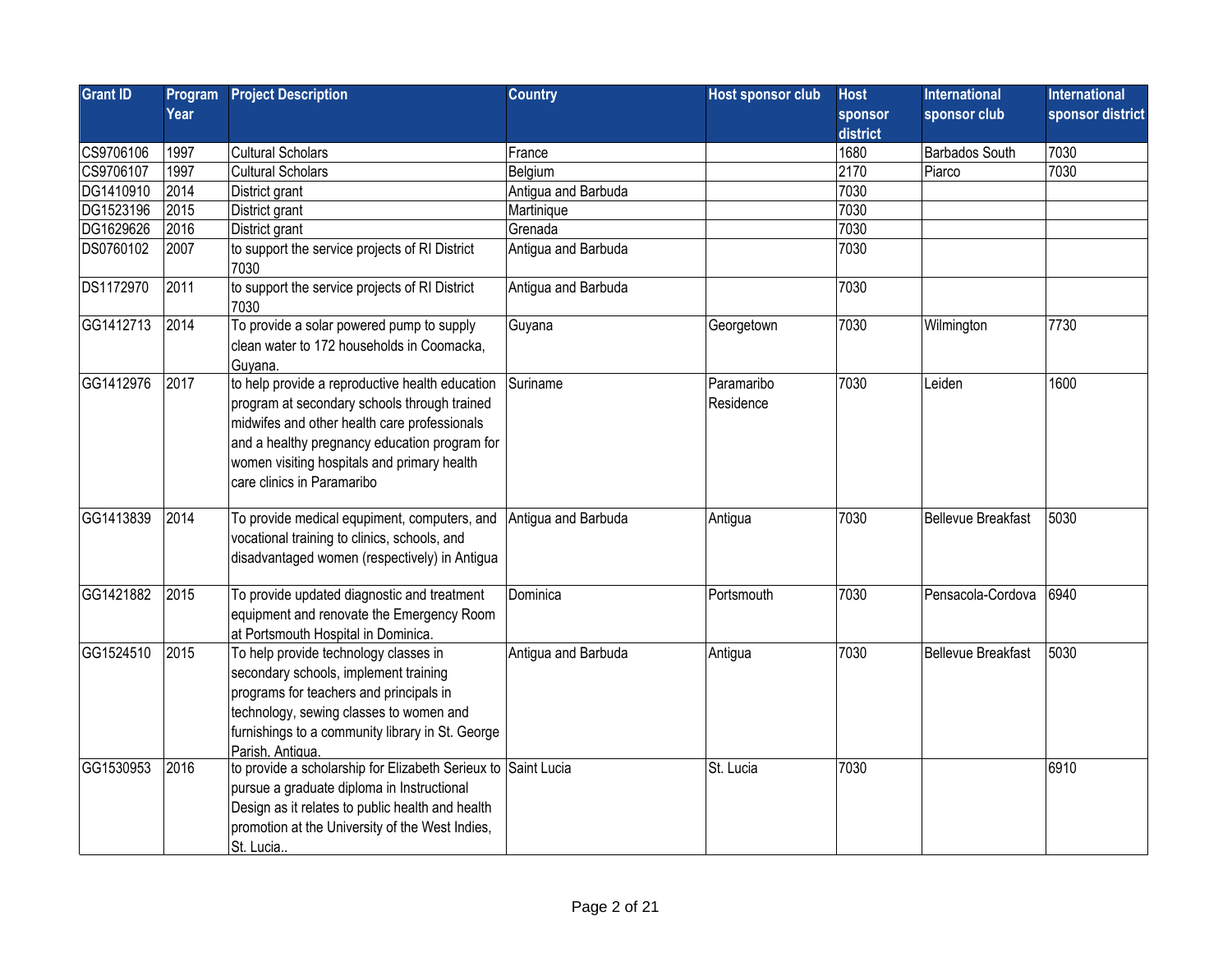| <b>Grant ID</b> | Program<br>Year | <b>Project Description</b>                                                                                                                                                                                                                                                  | <b>Country</b>                               | <b>Host sponsor club</b> | <b>Host</b><br>sponsor<br>district | International<br>sponsor club   | <b>International</b><br>sponsor district |
|-----------------|-----------------|-----------------------------------------------------------------------------------------------------------------------------------------------------------------------------------------------------------------------------------------------------------------------------|----------------------------------------------|--------------------------|------------------------------------|---------------------------------|------------------------------------------|
| GG1743800       | 2017            | To help provide technology classes in primary<br>and secondary schools, implement training on<br>improvement with technology to teachers and<br>principals and sewing classes for vocational<br>opportunities to women to a community in St<br>John's, Antiqua and Barbuda. | Antigua and Barbuda                          | Antigua                  | 7030                               | Bellevue Breakfast              | 5030                                     |
| IG0450436       | 2004            | to teach computer skills and assist care givers<br>at the St. John Bosco Orphanage for Boys in<br>Plaisance, Guyana                                                                                                                                                         | Guyana                                       | Demerara                 | 7030                               | Chestnut Hill<br>(Philadelphia) | 7450                                     |
| IG0450480       | 2004            | to provide surgical services for rural patients<br>transported to Aishalton Hospital in Aishalton,<br>Guyana in connection with the Remote Area<br><b>Medical Corps</b>                                                                                                     | Guyana                                       | Demerara                 | 7030                               | Pikeville                       | 6740                                     |
| IG0450966       | 2004            | to provide training to women in health, nutrition, Guyana<br>home economics and income generating<br>projects along with training workshops for water<br>filters in New Amsterdam, Guyana                                                                                   |                                              | New Amsterdam            | 7030                               | Malang                          | 3420                                     |
| IG0450989       | 2004            | to provide consultation in service delivery to the<br>Coalition Against Domestic Violence in Port of<br>Spain, Trinidad                                                                                                                                                     | Trinidad and Tobago                          | Port of Spain West       | 7030                               | <b>Blowing Rock</b>             | 7670                                     |
| IG0451374       | 2004            | to plan future service projects and to provide<br>distribution of school supplies and wheelchairs<br>in Vieux Fort, St. Lucia                                                                                                                                               | Saint Lucia                                  | St. Lucia                | 7030                               | East Bremerton                  | 5020                                     |
| IG0452699       | 2004            | to provide instruction in computer skills and<br>assist care givers at the St. John Bosco<br>Orphanage for boys in Plaisance, Guyana                                                                                                                                        | Guyana                                       | Demerara                 | 7030                               | Chestnut Hill<br>(Philadelphia) | 7450                                     |
| IG0453081       | 2004            | to provide workshops in education, sports and<br>naval training for the Save Our Youths program<br>in Port Elizabeth, St. Vincent                                                                                                                                           | Saint Vincent and the Grenadines Bequia      |                          | 7030                               | Boone                           | 7670                                     |
| IG0554051       | 2005            | to provide medical services to local populations<br>in the Rupununi region of Guyana                                                                                                                                                                                        | Guyana                                       | Demerara                 | 7030                               | Pikeville                       | 6740                                     |
| IG0554174       | 2005            | to provide dental care to people on Union and<br>Canouan Islands and to plan the feasibility of<br>another clinic on a nearby island in Saint<br>Vincent and The Grenadines                                                                                                 | Saint Vincent and the Grenadines St. Vincent |                          | 7030                               | Corvallis-Morning               | 5110                                     |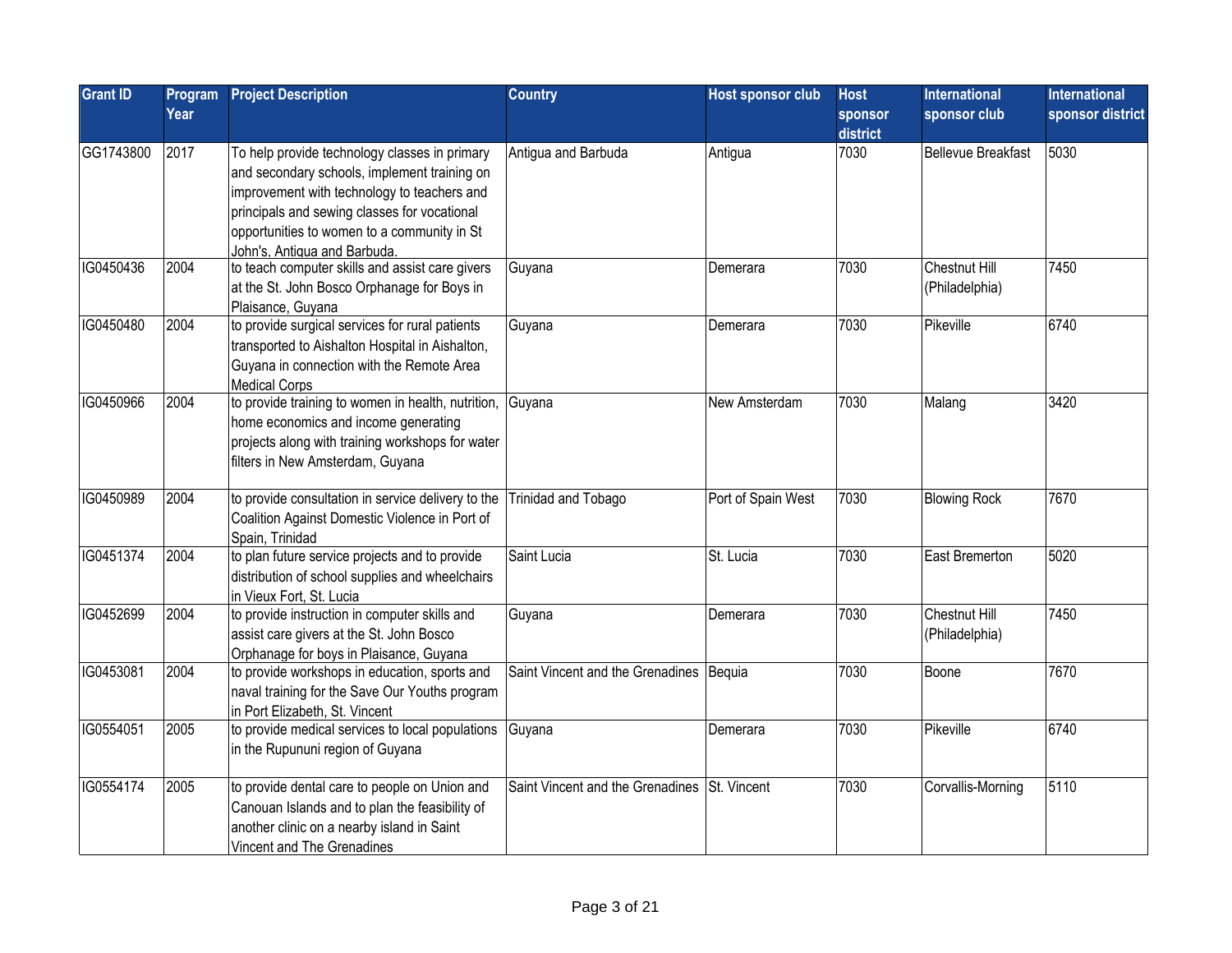| <b>Grant ID</b> | Program<br>Year | <b>Project Description</b>                                                                                                                                                    | <b>Country</b>                               | <b>Host sponsor club</b> | <b>Host</b><br>sponsor<br>district | <b>International</b><br>sponsor club | <b>International</b><br>sponsor district |
|-----------------|-----------------|-------------------------------------------------------------------------------------------------------------------------------------------------------------------------------|----------------------------------------------|--------------------------|------------------------------------|--------------------------------------|------------------------------------------|
| IG0557145       | 2005            | to provide help in developing educational<br>programs and assist care-givers in orphanages,<br>and provide medical assistance to hospitals in<br>Plaisance and Enmore, Guyana | Guyana                                       | Demerara                 | 7030                               | Chestnut Hill<br>(Philadelphia)      | 7450                                     |
| IG0557740       | 2005            | to provide training on the assembly and use of<br>water filters in New Amsterdam, Guyana                                                                                      | Guyana                                       | New Amsterdam            | 7030                               | Akola                                | 3030                                     |
| M20001651       | 2000            | Multi-Year Scholars - 2 year                                                                                                                                                  | <b>United States</b>                         | <b>Wichita Falls</b>     | 5790                               | Grenada                              | 7030                                     |
| M20001717       | 2000            | Multi-Year Scholars - 2 year                                                                                                                                                  | <b>United States</b>                         | <b>Coral Gables</b>      | 6990                               | Tobago                               | 7030                                     |
| M20001718       | 2000            | Multi-Year Scholars - 2 year                                                                                                                                                  | <b>United States</b>                         | Southside Tulsa          | 6110                               | Paramaribo                           | 7030                                     |
| M20104107       | 2001            | Multi-Year Scholars - 2 year                                                                                                                                                  | Grenada                                      |                          | 7030                               | Long Meadows<br>(Hagerstown)         | 7360                                     |
| M20409234       | 2004            | Multi-Year Scholars - 2 year                                                                                                                                                  | Guadeloupe                                   | Fort-de-France           | 7030                               | Toyohashi-North                      | 2760                                     |
| M20410862       | 2004            | Multi-Year Scholars - 2 year                                                                                                                                                  | Jamaica                                      |                          | 7020                               | Gros Islet                           | 7030                                     |
| MG0010810       | 2000            | to help provide fifteen 1,000 gallon capacity<br>water tanks for the island of Mayreau,<br>Grenadines                                                                         | Saint Vincent and the Grenadines St. Vincent |                          | 7030                               | North Cotswolds,<br>The              | 1100                                     |
| MG0011634       | 2000            | to help provide playground equipment and<br>equipment for a small animal zoo for a home for<br>mentally and double-handicapped children in<br>Curacao, Netherlands Antilles   | <b>Sint Maarten</b>                          | Curaçao                  | 7030                               | Haarlemmermeer                       | 1580                                     |
| MG0011759       | 2000            | to help provide an autoclave sterilizer and<br>dental equipment for a dental clinic in Bequia,<br>Grenadines                                                                  | Saint Vincent and the Grenadines Bequia      |                          | 7030                               | Boulder                              | 5450                                     |
| MG0011785       | 2000            | to help provide the shipment of medical<br>equipment to the needy of Trinidad and Tobago,<br>West Indies                                                                      | Trinidad and Tobago                          | St. Augustine            | 7030                               | East Northport                       | 7255                                     |
| MG0011837       | 2000            | to help provide equipment, renovations, and a<br>playing field to a center for deaf children in<br>Capesterre Belle-Eau, Guadeloupe                                           | Guadeloupe                                   | Pointe-à-Pitre-Jarry     | 7030                               | Toulouse-Sud                         | 1700                                     |
| MG0012157       | 2000            | to help provide 2,000 pairs of pre-manufactured Dominica<br>"new" eyeglasses for needy patients in Roseau,<br>Dominica                                                        |                                              | Dominica                 | 7030                               | Eaton Rapids                         | 6360                                     |
| MG0012491       | 2000            | to help provide medical supplies and equipment Guyana<br>for an eye surgery medical mission near New<br>Amsterdam, Guyana                                                     |                                              | New Amsterdam            | 7030                               | Lebanon                              | 7390                                     |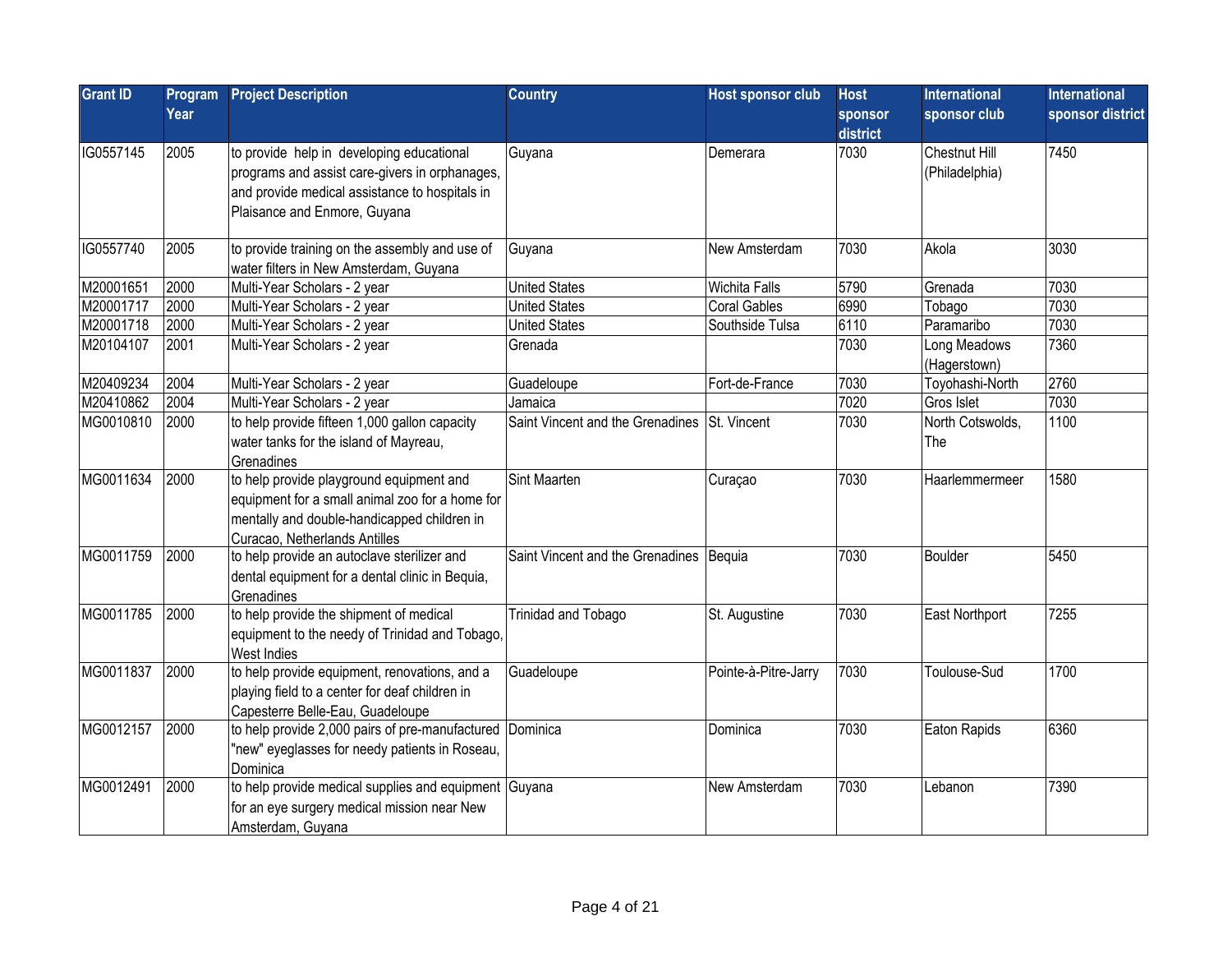| <b>Grant ID</b> | Program | <b>Project Description</b>                                | <b>Country</b>                   | <b>Host sponsor club</b> | <b>Host</b>         | <b>International</b>  | <b>International</b> |
|-----------------|---------|-----------------------------------------------------------|----------------------------------|--------------------------|---------------------|-----------------------|----------------------|
|                 | Year    |                                                           |                                  |                          | sponsor<br>district | sponsor club          | sponsor district     |
| MG0012607       | 2000    | to help provide low cost shelters for 4 families          | Dominica                         | Dominica                 | 7030                | Burnsville            | 5950                 |
|                 |         | on the island of Dominica, West Indies                    |                                  |                          |                     |                       |                      |
| MG0012686       | 2000    | to help provide six computers to the Berbice              | Guyana                           | New Amsterdam            | 7030                | York-East             | 7390                 |
|                 |         | Educational Institute of Berbice, Guyana                  |                                  |                          |                     |                       |                      |
| MG0013530       | 2000    | to help provide eyeglasses to the needy in St.            | Grenada                          | Grenada East             | 7030                | Brighton              | 6380                 |
|                 |         | Andrews, Grenada, West Indies                             |                                  |                          |                     |                       |                      |
| MG0013733       | 2000    | to help provide a clean source of drinking water          | Suriname                         | Paramaribo Central       | 7030                | Urbana                | 6490                 |
|                 |         | for Balingsoela, Suriname                                 |                                  |                          |                     |                       |                      |
| MG0013908       | 2000    | to help provide funds to treat the fetuses and            | Trinidad and Tobago              | Diego Martin, Port of    | 7030                | Worcester Severn      | 1100                 |
|                 |         | babies of HIV+ women, to reduce the risk of               |                                  | Spain                    |                     |                       |                      |
|                 |         | transfering the virus in Trinidad and Tobago              |                                  |                          |                     |                       |                      |
| MG0013971       | 2000    | to help provide an ambulance for the St. John             | Trinidad and Tobago              | Port of Spain West       | 7030                | Boone                 | 7670                 |
|                 |         | Ambulance Association in Port of Spain,                   |                                  |                          |                     |                       |                      |
|                 |         | Trinidad and Tobago                                       |                                  |                          |                     |                       |                      |
| MG0112974       | 2001    | to help provide medical supplies and                      | Guyana                           | Demerara                 | 7030                | Goleta                | 5240                 |
|                 |         | pharmaceuticals to Medical Outreach Clinics in            |                                  |                          |                     |                       |                      |
|                 |         | Demerara, Guyana                                          |                                  |                          |                     |                       |                      |
| MG0113809       | 2001    | to help provide prosthetic limbs to the "Children         | Grenada                          | Grenada East             | 7030                | <b>Warwick Valley</b> | 7210                 |
|                 |         | of Grenada" to help local amputees receive                |                                  |                          |                     |                       |                      |
|                 |         | prosthetic limbs in Grenada                               |                                  |                          |                     |                       |                      |
| MG0114204       | 2001    | to help provide funds for developing a school             | <b>Barbados</b>                  | <b>Barbados West</b>     | 7030                | Cataraqui-Kingston    | 7040                 |
|                 |         | based educational program for asthmatic                   |                                  |                          |                     |                       |                      |
|                 |         | children in Wesley Hall Primary School in                 |                                  |                          |                     |                       |                      |
|                 |         | <b>Barbados</b>                                           |                                  |                          |                     |                       |                      |
| MG0114284       | 2001    | to help provide computers, patient training aids,         | Saint Vincent and the Grenadines | St. Vincent South        | 7030                | Westminster 7:10      | 5450                 |
|                 |         | and the travel expenses of two nurses to                  |                                  |                          |                     |                       |                      |
|                 |         | provide training to local health professionals in         |                                  |                          |                     |                       |                      |
|                 |         | Kingstown, St. Vincent & The Grenadines                   |                                  |                          |                     |                       |                      |
| MG0114358       | 2001    | to help provide funds to replace the roof area of Grenada |                                  | Grenada                  | 7030                | Cheboygan             | 6290                 |
|                 |         | the ADP Block of the school building in                   |                                  |                          |                     |                       |                      |
|                 |         | Grenada, West Indies                                      |                                  |                          |                     |                       |                      |
| MG0114577       | 2001    | to help provide funding for irrigation system,            | Guyana                           |                          | 7030                | Nepean-Kanata         | 7040                 |
|                 |         | vocational training and micro credits to help             |                                  |                          |                     |                       |                      |
|                 |         | increase food production in Rupununi, Guyana              |                                  |                          |                     |                       |                      |
|                 |         |                                                           |                                  |                          |                     |                       |                      |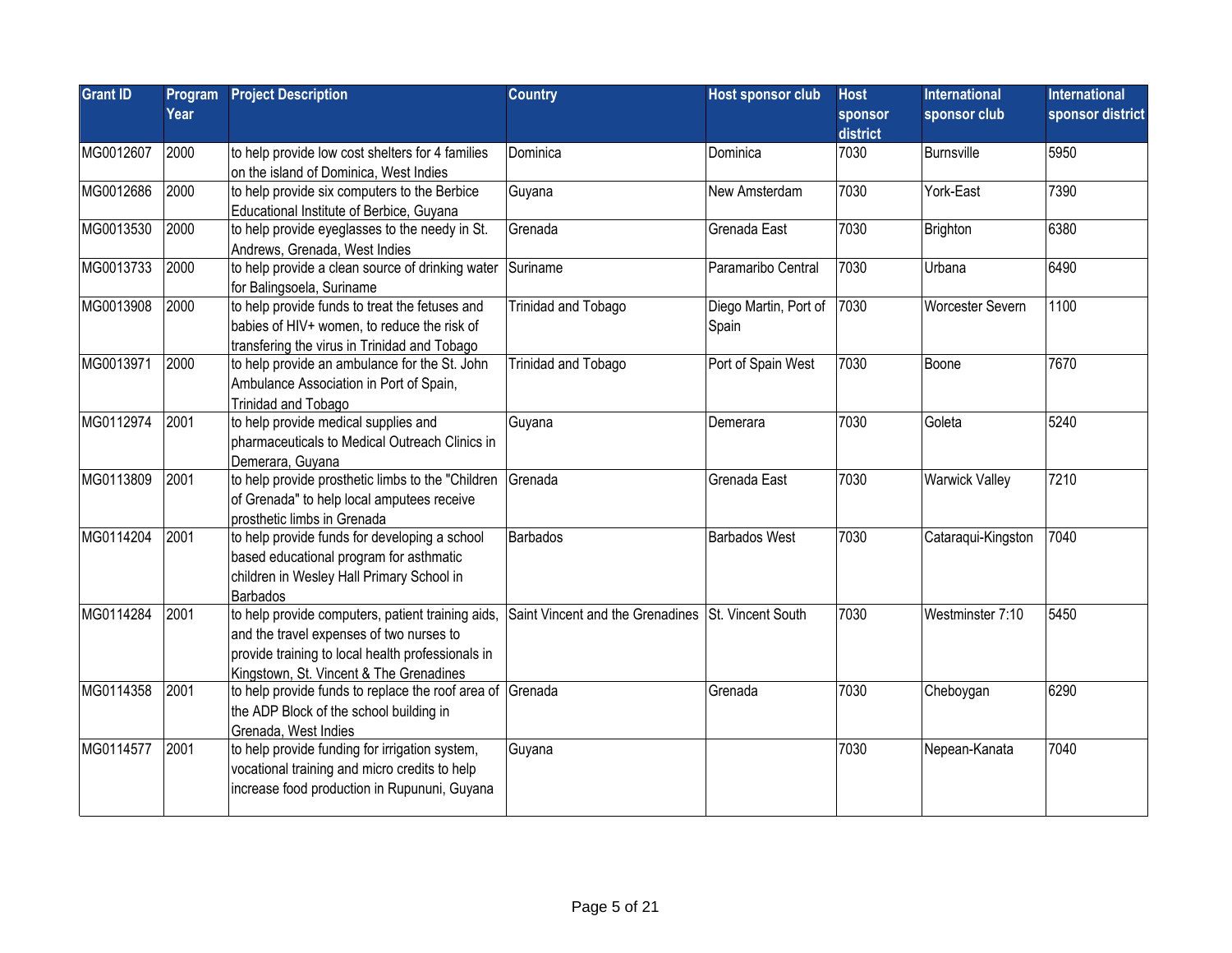| <b>Grant ID</b> | Program<br>Year | <b>Project Description</b>                                                                                                                                                         | <b>Country</b>                                     | <b>Host sponsor club</b> | <b>Host</b><br>sponsor<br>district | <b>International</b><br>sponsor club | <b>International</b><br>sponsor district |
|-----------------|-----------------|------------------------------------------------------------------------------------------------------------------------------------------------------------------------------------|----------------------------------------------------|--------------------------|------------------------------------|--------------------------------------|------------------------------------------|
| MG0114596       | 2001            | to help provide funding to establish a<br>papermaking beater site in La Pointe, St. Lucia                                                                                          | Saint Lucia                                        | St. Lucia-South          | 7030                               | St. Louis Park<br>Sunrise            | 5950                                     |
| MG0114843       | 2001            | to help provide education and prevention of<br>Malaria to North Rupununi, Guyana                                                                                                   | Guyana                                             | Demerara                 | 7030                               | Simi Sunrise                         | 5240                                     |
| MG0116845       | 2001            | to help provide a Transcutaneous<br>Bilirubinometer for the Neonatal Nursery in the<br>JNF Hospital, St. Kitts                                                                     | Saint Kitts and Nevis                              | <b>St. Kitts</b>         | 7030                               | Barrington Breakfast 6440            |                                          |
| MG0117277       | 2001            | to help provide the installation of 13 cubicles in<br>the outpatient ward of St. Jude's Hospital, and<br>to ship ten computers to a vocational school in<br>Vieux Fort Saint Lucia | Saint Lucia                                        | St. Lucia-South          | 7030                               | East Bremerton                       | 5020                                     |
| MG0217683       | 2002            | to help provide instruments for children to learn<br>traditional music in Montserrat                                                                                               | Montserrat                                         | Montserrat               | 7030                               | Vineland Breakfast                   | 7640                                     |
| MG0218322       | 2002            | to help provide an eye clinic to the people of St. Saint Vincent and the Grenadines St. Vincent South<br>Vincent and the Grenadines                                                |                                                    |                          | 7030                               | Winter Haven                         | 6890                                     |
| MG0220114       | 2002            | to help provide whole powdered milk and basic<br>medical supplies to pre-schools and 8 clinics in<br>Grenada                                                                       | Grenada                                            | Grenada East             | 7030                               | <b>Warwick Valley</b>                | 7210                                     |
| MG0220414       | 2002            | to help provide playground facilities at Vinsave<br>Pre-School, Kingstown, St. Vincent                                                                                             | Saint Vincent and the Grenadines St. Vincent South |                          | 7030                               | <b>Frederick County</b>              | 7570                                     |
| MG0220619       | 2002            | to help provide supplies and equipment for the<br>Immortelle Children Centre, a special education<br>day school and vocational training center in<br>Trinidad & Tobago             | Trinidad and Tobago                                | Port of Spain West       | 7030                               | Lincolnton                           | 7670                                     |
| MG0220738       | 2002            | to provide an opthalmic laser to Vision For All<br>which will enable the treatment of needy people<br>in St. Kitts                                                                 | Saint Kitts and Nevis                              | St. Kitts                | 7030                               | Sea Island<br>(Beaufort)             | 7770                                     |
| MG0220851       | 2002            | to help provide a boat and materials for sailing<br>instruction and vocational training for "Bequia<br>Youths and the Sea" in Bequia, St. Vincent &<br>The Grenadines              | Saint Vincent and the Grenadines   Bequia          |                          | 7030                               | <b>Winter Springs</b>                | 6980                                     |
| MG0320947       | 2003            | to help provide sewing machines and<br>equipment for a vocational training school in<br>Bequia, West Indies                                                                        | Saint Vincent and the Grenadines   Bequia          |                          | 7030                               | Dinan                                | 1650                                     |
| MG0320993       | 2003            | to help provide medical supplies to combat<br>Malaria in high risk areas of Suriname                                                                                               | Suriname                                           | Paramaribo Central       | 7030                               | Wilmette                             | 6440                                     |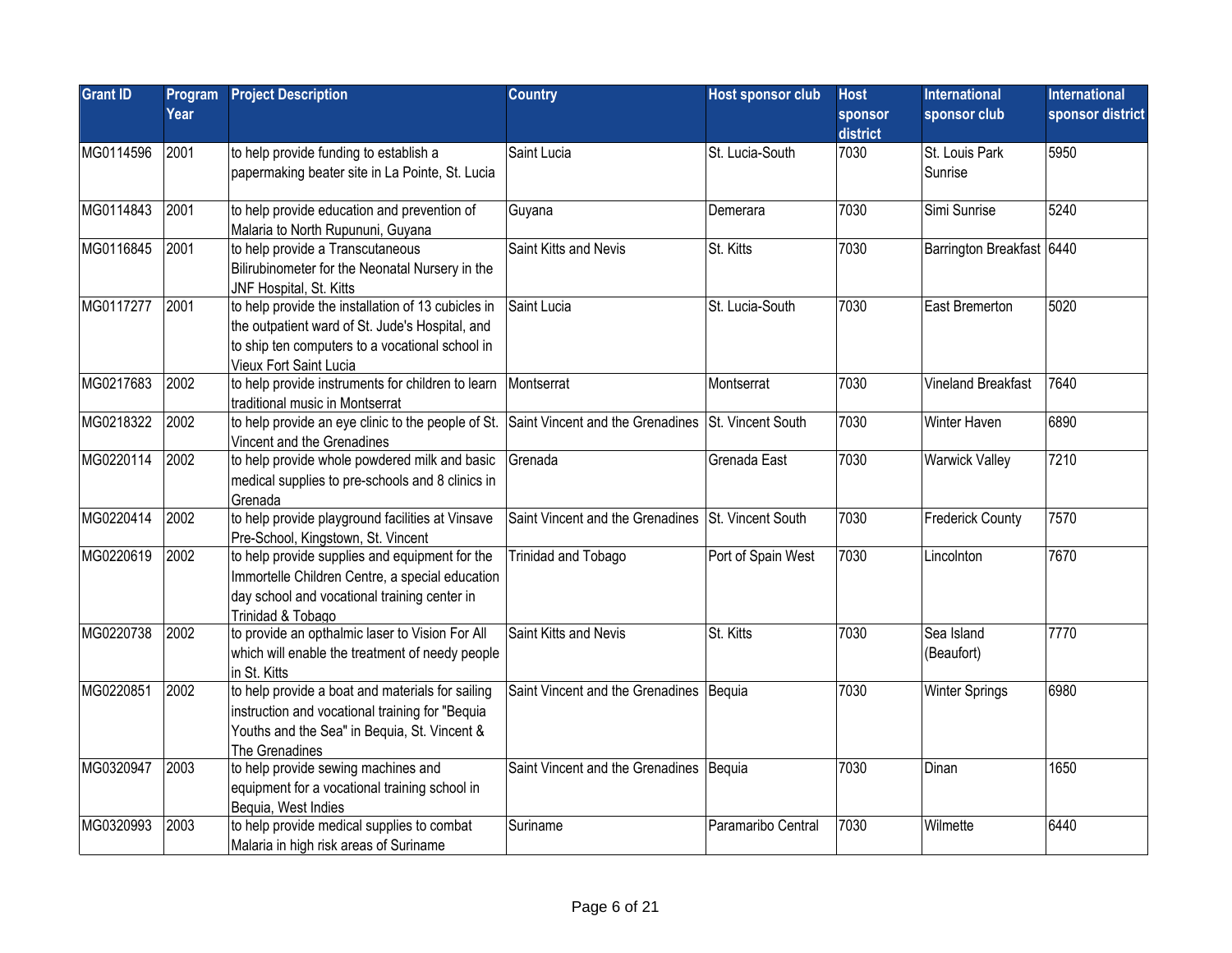| <b>Grant ID</b> | Program<br>Year | <b>Project Description</b>                                                                                                                                                                                                                                          | <b>Country</b>                          | Host sponsor club  | <b>Host</b><br>sponsor<br>district | International<br>sponsor club   | <b>International</b><br>sponsor district |
|-----------------|-----------------|---------------------------------------------------------------------------------------------------------------------------------------------------------------------------------------------------------------------------------------------------------------------|-----------------------------------------|--------------------|------------------------------------|---------------------------------|------------------------------------------|
| MG0322084       | 2003            | to help provide a J24 sailboat to the "Save Our<br>Youth Program" at Bequia Island, St. Vincent &<br>The Grenadines                                                                                                                                                 | Saint Vincent and the Grenadines Bequia |                    | 7030                               | Cape Coral                      | 6960                                     |
| MG0322578       | 2003            | to help provide the maternity ward of the Lands<br>Hospital in Paramaribo, Suriname with 6<br>Doptones                                                                                                                                                              | Suriname                                | Paramaribo         | 7030                               | Gouda-Bloemendaal 1570          |                                          |
| MG0322665       | 2003            | to help provide a mobile medical unit for the<br>people of Vargas, Venezuela                                                                                                                                                                                        | Venezuela                               | La Guaira          | 4370                               | Aruba                           | 7030                                     |
| MG0322705       | 2003            | to help provide furnishings for two classrooms,<br>two window air conditioning units, new<br>computers, software, printers, scanners, desks,<br>chairs and related educational materials for the<br>Vieux Fort Life Centre in Vieux Fort, St. Lucia,<br>West Indies | Saint Lucia                             | St. Lucia-South    | 7030                               | Rappahannock-<br>Fredericksburg | 7610                                     |
| MG0322806       | 2003            | to provide eye equipment for the detection of<br>glaucoma in Grenada                                                                                                                                                                                                | Grenada                                 | Grenada East       | 7030                               | Placida                         | 6960                                     |
| MG0322983       | 2003            | to help provide necessary equipment for the<br>intensive care unit in Suriname                                                                                                                                                                                      | Suriname                                | Paramaribo Central | 7030                               | Bochum-Hellweg                  | 1900                                     |
| MG0323687       | 2003            | to help provide funds to ship used computers to<br>the St. John Bosco Orphanage for Boys in<br>Georgetown, Guyana                                                                                                                                                   | Guyana                                  | Demerara           | 7030                               | Chestnut Hill<br>(Philadelphia) | 7450                                     |
| MG0423551       | 2004            | to help provide an ambulance to the Trinidad<br>and Tobago Red Cross Society in Trinidad &<br>Tobago                                                                                                                                                                | Trinidad and Tobago                     | Port of Spain West | 7030                               | Richmond                        | 5040                                     |
| MG0450902       | 2004            | to equip and provide supplies to a dental clinic<br>in the Grenadine Islands                                                                                                                                                                                        | Saint Vincent and the Grenadines        | St. Vincent        | 7030                               | Corvallis-Morning               | 5110                                     |
| MG0451212       | 2004            | to provide toilet blocks, drinking water and<br>vocational equipment to a primary school in<br>Paramaribo, Suriname                                                                                                                                                 | Suriname                                | Paramaribo         | 7030                               | Breda West                      | 1610                                     |
| MG0451703       | 2004            | to help provide equipment and parts for<br>agricultural production in the Rupununi region of<br>Guyana                                                                                                                                                              | Guyana                                  | Demerara           | 7030                               | Nepean-Kanata                   | 7040                                     |
| MG0451704       | 2004            | to help provide mosquito netting and develop a<br>training program to combat malaria in Region 8,<br>Guyana                                                                                                                                                         | Guyana                                  | lDemerara          | 7030                               | Old Montreal                    | 7040                                     |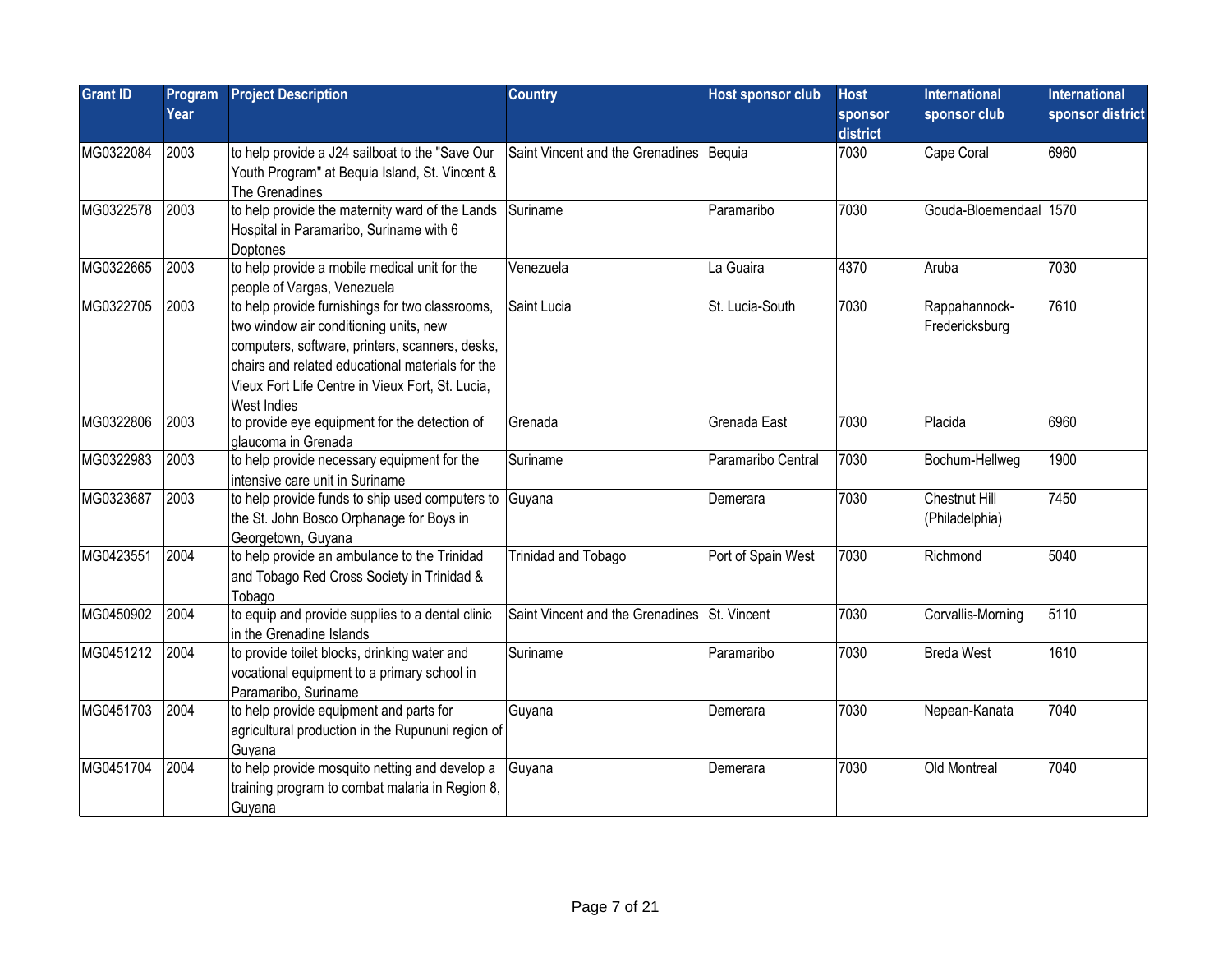| <b>Grant ID</b> | Program<br>Year | <b>Project Description</b>                                                                                                                                                                                           | <b>Country</b>                            | <b>Host sponsor club</b> | <b>Host</b><br>sponsor<br>district | <b>International</b><br>sponsor club | <b>International</b><br>sponsor district |
|-----------------|-----------------|----------------------------------------------------------------------------------------------------------------------------------------------------------------------------------------------------------------------|-------------------------------------------|--------------------------|------------------------------------|--------------------------------------|------------------------------------------|
| MG0452039       | 2004            | to help provide a truck to the Surflandria<br>Foundation, which delivers meals to school<br>children in remote areas around Paramaribo,<br>Suriname                                                                  | Suriname                                  | Paramaribo Central       | 7030                               | Purmerend                            | 1580                                     |
| MG0453179       | 2004            | to help provide a medical transportation vehicle Guyana<br>to serve remote villages in Southern Guyana                                                                                                               |                                           | Demerara                 | 7030                               | Wilmette                             | 6440                                     |
| MG0554374       | 2005            | to help provide energy efficient stoves to reduce Guatemala<br>open hearth cooking and the associated health<br>problems of debilitating burns and smoke<br>inhalation experienced by rural families in<br>Guatemala |                                           | Antigua                  | 7030                               | Weston                               | 7910                                     |
| MG0554382       | 2005            | to help provide equipment to the computer lab<br>at the Bequia Seventh Day Adventist School in<br>Bequia, St. Vincent                                                                                                | Saint Vincent and the Grenadines   Bequia |                          | 7030                               | South Lake County<br>(Clermont)      | 6980                                     |
| MG0555237       | 2005            | to help provide a safe, potable water installation Suriname<br>system to the the communities of Abenaston<br>and Kaja Pati, Suriname                                                                                 |                                           | Paramaribo               | 7030                               | Drachten                             | 1590                                     |
| MG0555613       | 2005            | to help provide a mobile blood collection unit to<br>the Friends of the Blood Bank Association in<br>Trinidad & Tobago                                                                                               | Trinidad and Tobago                       | Port of Spain West       | 7030                               | <b>West Houston</b>                  | 5890                                     |
| MG0555819       | 2005            | to help provide a Mobile Dental Health chair for<br>use in a mobile dental clinic for children in the<br>north of the island of St Lucia                                                                             | Saint Lucia                               | Gros Islet               | 7030                               | Northwick Park                       | 1130                                     |
| MG0555971       | 2005            | to help provide a solar-power system to provide Guyana<br>lighting for the Karaburi School complex in<br>Karaburi, Guyana                                                                                            |                                           | Georgetown               | 7030                               | Scottsville                          | 7120                                     |
| MG0556471       | 2005            | to help provide kitchen equipment to a poor<br>village school in Grenada                                                                                                                                             | Grenada                                   | Grenada East             | 7030                               | <b>Warwick Valley</b>                | 7210                                     |
| MG0556731       | 2005            | to help provide breakfast to needy children in<br>Bonaire, Netherlands Antilles                                                                                                                                      | Sint Maarten                              | <b>Bonaire</b>           | 7030                               | Milwaukee                            | 6270                                     |
| MG0557223       | 2005            | to help provide dental equipment to remote<br>villages in Grenada                                                                                                                                                    | Grenada                                   | Grenada East             | 7030                               | <b>Warwick Valley</b>                | 7210                                     |
| MG0657989       | 2006            | to help provide wheelchairs to needy people in<br>St. Lucia and other areas of the Caribbean                                                                                                                         | Saint Lucia                               | St. Lucia                | 7030                               | Forsyth County<br>(Cumming)          | 6910                                     |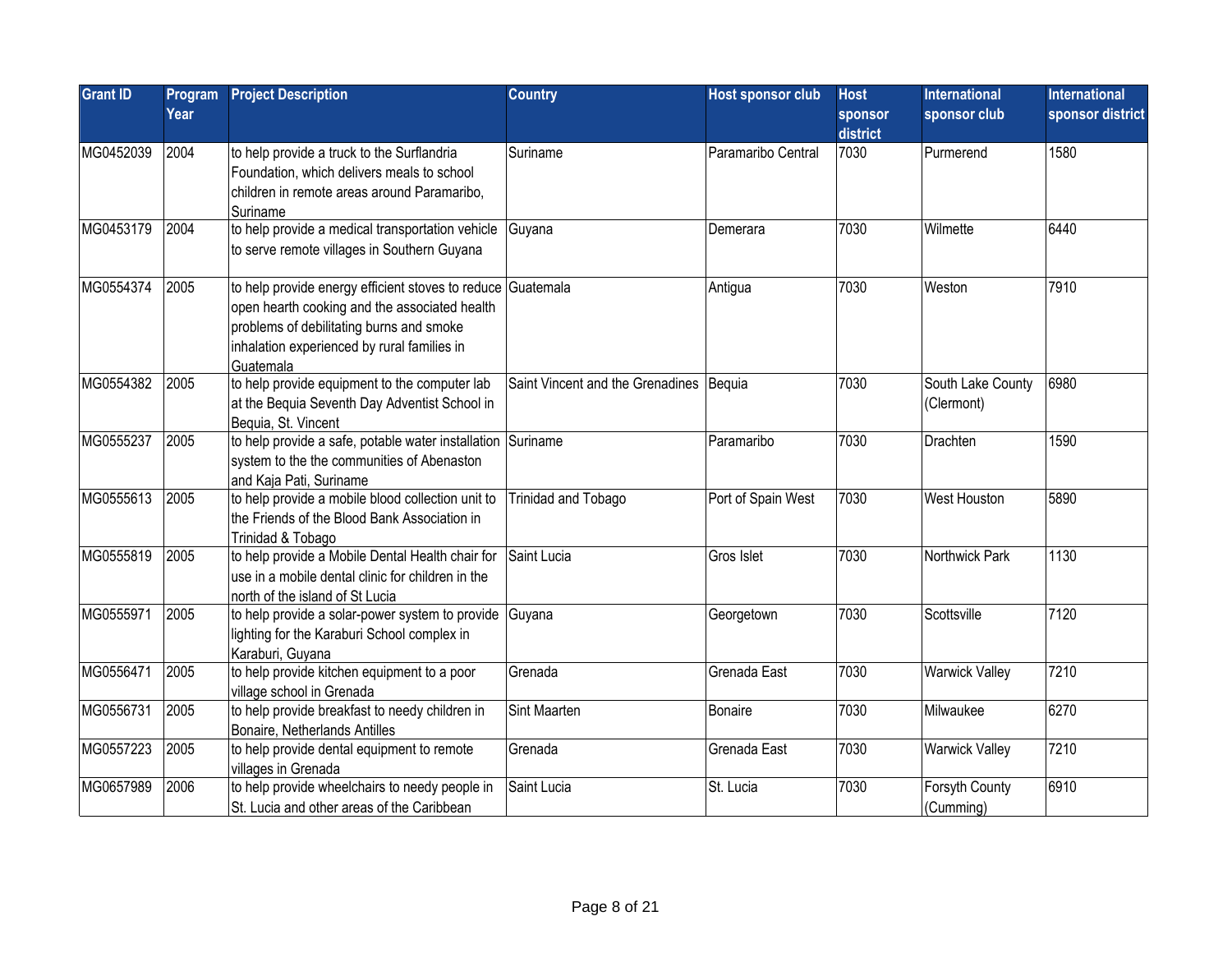| <b>Grant ID</b> | Program<br>Year | <b>Project Description</b>                                                                                                                                                                                                           | <b>Country</b>       | <b>Host sponsor club</b>  | <b>Host</b><br>sponsor<br>district | International<br>sponsor club   | <b>International</b><br>sponsor district |
|-----------------|-----------------|--------------------------------------------------------------------------------------------------------------------------------------------------------------------------------------------------------------------------------------|----------------------|---------------------------|------------------------------------|---------------------------------|------------------------------------------|
| MG0658778       | 2006            | to help provide an x-ray machine that will be<br>used in the northern part of the Island of St.<br>Lucia                                                                                                                             | Saint Lucia          | Gros Islet                | 7030                               | Elk Grove Village               | 6440                                     |
| MG0658867       | 2006            | to help provide kitchen and furnishings to a<br>hostel for orphaned girls in Georgetown,<br>Guyana                                                                                                                                   | Guyana               | Demerara                  | 7030                               | Llanfairfechan &<br>Penmaenmawr | 1180                                     |
| MG0658874       | 2006            | to help provide a solar-powered pump, storage<br>tanks and a ground distribution system for<br>delivery of potable water in Kuru Kuru, Guyana                                                                                        | Guyana               | Georgetown                | 7030                               | Red Jacket<br>(Manchester)      | 7120                                     |
| MG0658955       | 2006            | to help provide potable water to the village of<br>Drepada in Suriname                                                                                                                                                               | Suriname             | Paramaribo                | 7030                               | Higginsville                    | 6040                                     |
| MG0659424       | 2006            | to help provide bookcases to schools in St.<br>Lucia                                                                                                                                                                                 | Saint Lucia          | Gros Islet                | 7030                               | Tallahassee                     | 6940                                     |
| MG0660293       | 2006            | to help provide playground equipment to<br>elementary schools in Pearlington and<br>Lakeshore, MS, USA                                                                                                                               | <b>United States</b> | Stennis Space Center 6840 |                                    | New Amsterdam                   | 7030                                     |
| MG0660294       | 2006            | to help provide equipment to the New<br>Amsterdam Public Hospital in Georgetown,<br>Guyana                                                                                                                                           | Guyana               | New Amsterdam             | 7030                               | Eau Gallie                      | 6930                                     |
| MG0660297       | 2006            | to help provide furnishings and equipment to a<br>seniors' residence in Georgetown, Guyana                                                                                                                                           | Guyana               | Demerara                  | 7030                               | Nepean-Kanata                   | 7040                                     |
| MG0660310       | 2006            | to help provide furnishing and equipment to the<br>Grenada School for the Deaf in St. George,<br>Grenada                                                                                                                             | Grenada              | Grenada                   | 7030                               | Lancaster West                  | 5300                                     |
| MG0760990       | 2007            | to help provide medication and education to the Saint Vincent and the Grenadines St. Vincent<br>Asthma Clinic in St. Vincent and the Grenadines                                                                                      |                      |                           | 7030                               | Edina                           | 5950                                     |
| MG0761667       | 2007            | to help provide materials and equipment for the Saint Lucia<br>Boys Training Center in Gros Islet, St. Lucia                                                                                                                         |                      | Gros Islet                | 7030                               | Tallahassee                     | 6940                                     |
| MG0762109       | 2007            | to help provide computer equipment to Rainbow Trinidad and Tobago<br>Rescue, a home for orphaned and at-risk boys,<br>and IIHHD, Ltd., for job training for disabled<br>adults, in Belmont and Port of Spain, Trinidad<br>and Tobago |                      | Port of Spain             | 7030                               | Martinez-Evans                  | 6910                                     |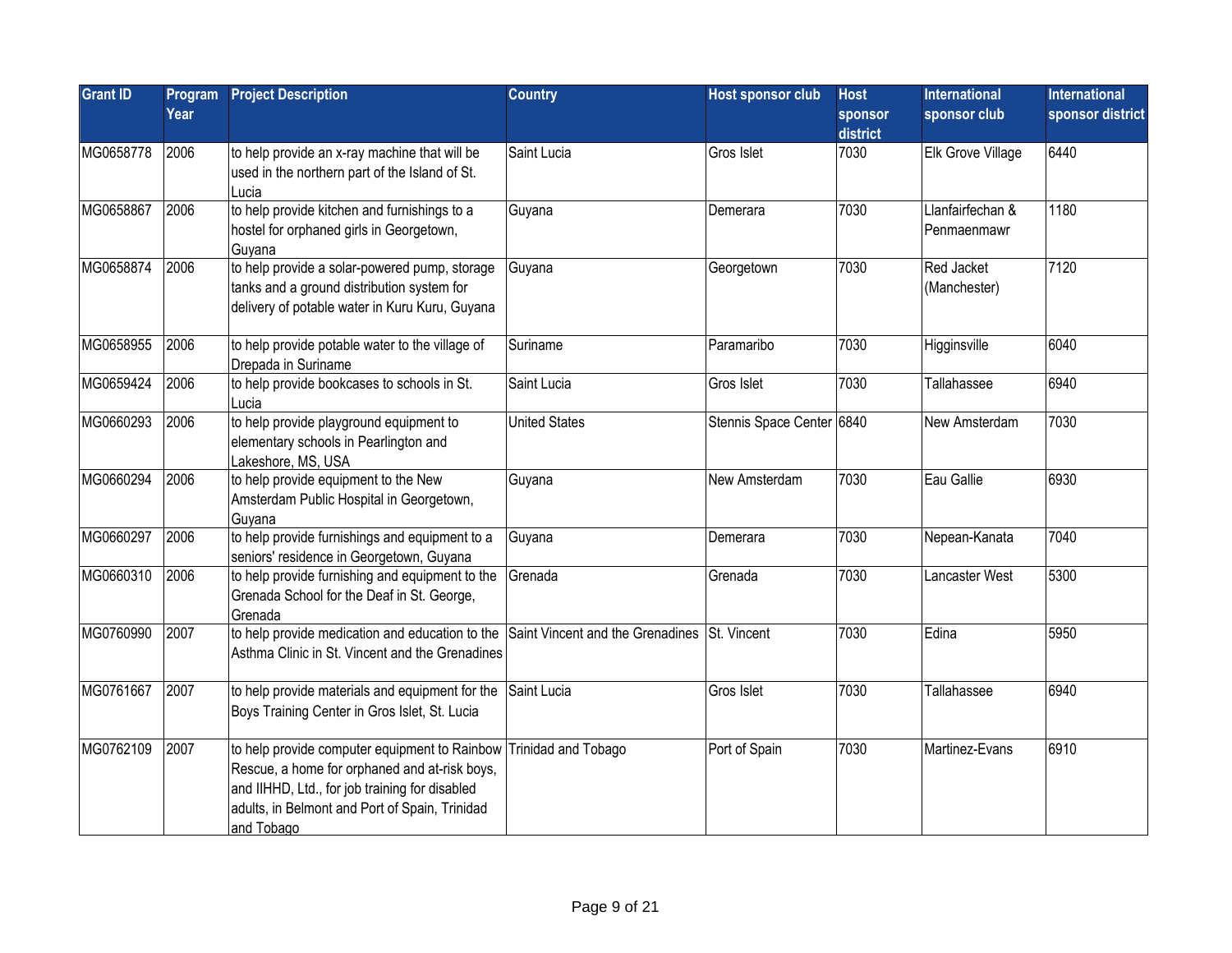| <b>Grant ID</b> | Program<br>Year | <b>Project Description</b>                                                                                                                                                                                                        | <b>Country</b>      | <b>Host sponsor club</b> | <b>Host</b><br>sponsor<br>district | International<br>sponsor club | <b>International</b><br>sponsor district |
|-----------------|-----------------|-----------------------------------------------------------------------------------------------------------------------------------------------------------------------------------------------------------------------------------|---------------------|--------------------------|------------------------------------|-------------------------------|------------------------------------------|
| MG0763318       | 2007            | to help provide an ultra-sound system for the<br>department of obstetrics in the health facility of<br>Papaichton, French Guiana                                                                                                  | French Guiana       | Remire Montjoly          | 7030                               | Nancy-Emile Gallé             | 1790                                     |
| MG0763528       | 2007            | to help provide eye screening, testing, and<br>prescribing and issuing of spectables for school<br>aged children and senior citizens in the<br>community of Kabakaburi in Guyana.                                                 | Guyana              | Stabroek-Georgetown 7030 |                                    | Victor-Farmington             | 7120                                     |
| MG0763606       | 2007            | to help provide new photo copy machines at 13 Guyana<br>public primary and secondary schools in<br>Corriverton, Corentyne, Berbice, Guyana                                                                                        |                     | Corrivertown             | 7030                               | St. Paul                      | 5960                                     |
| MG0763621       | 2007            | to help provide computers and educational<br>materials to schools in Southern St. Lucia.                                                                                                                                          | Saint Lucia         | St. Lucia-South          | 7030                               | Tempe Rio Salado              | 5510                                     |
| MG0763950       | 2007            | to provide a van to be used as a mobile clinic<br>near Port of Spain, Trinidad & Tobago                                                                                                                                           | Trinidad and Tobago | Port of Spain West       | 7030                               |                               | 7670                                     |
| MG0864604       | 2008            | to help provide 1400 new wheelchairs (five<br>containers) to some of the most needy people in<br>the Caribbean in the Republic of Trinidad and<br>Tobago                                                                          | Trinidad and Tobago | Felicity/Charlieville    | 7030                               | Forsyth County<br>(Cumming)   | 6910                                     |
| MG0864700       | 2008            | to help provide safe drinking water to<br>Kabakaburi village in Guyana                                                                                                                                                            | Guyana              | Stabroek-Georgetown 7030 |                                    | Daytona Beach<br>West         | 6970                                     |
| MG0864814       | 2008            | to help provide medical equipment to Remote<br>Area Medical Corps for cervical cancer<br>treatment in remote areas of Guyana                                                                                                      | Guyana              | lDemerara                | 7030                               | Wilmette                      | 6440                                     |
| MG0865281       | 2008            | to help provide the school with computers,<br>windows, doors, chairs, tables and other<br>furniture at the St. Davids Catholic Secondary<br>School in Saint David, Grenada                                                        | Grenada             | Grenada East             | 7030                               | Richmond                      | 5040                                     |
| MG0865302       | 2008            | to help provide a water supply, literacy and<br>numeracy courses, a computer lab,<br>management and entrepreneurial courses for<br>income generation at the East Ruimveldt<br>Community Centre in Georgetown, Demerara,<br>Guvana | Guyana              | Georgetown Central       | 7030                               | Elland                        | 1040                                     |
| MG0865449       | 2008            | to help provide computers and educational<br>materials to schools in St. Lucia                                                                                                                                                    | Saint Lucia         | St. Lucia                | 7030                               | Tempe Rio Salado              | 5510                                     |
| MG0865676       | 2008            | to help provide computer labs in schools in<br>Antigua, Antigua-Barbuda                                                                                                                                                           | Antigua and Barbuda | Antigua                  | 7030                               | <b>Bellevue Breakfast</b>     | 5030                                     |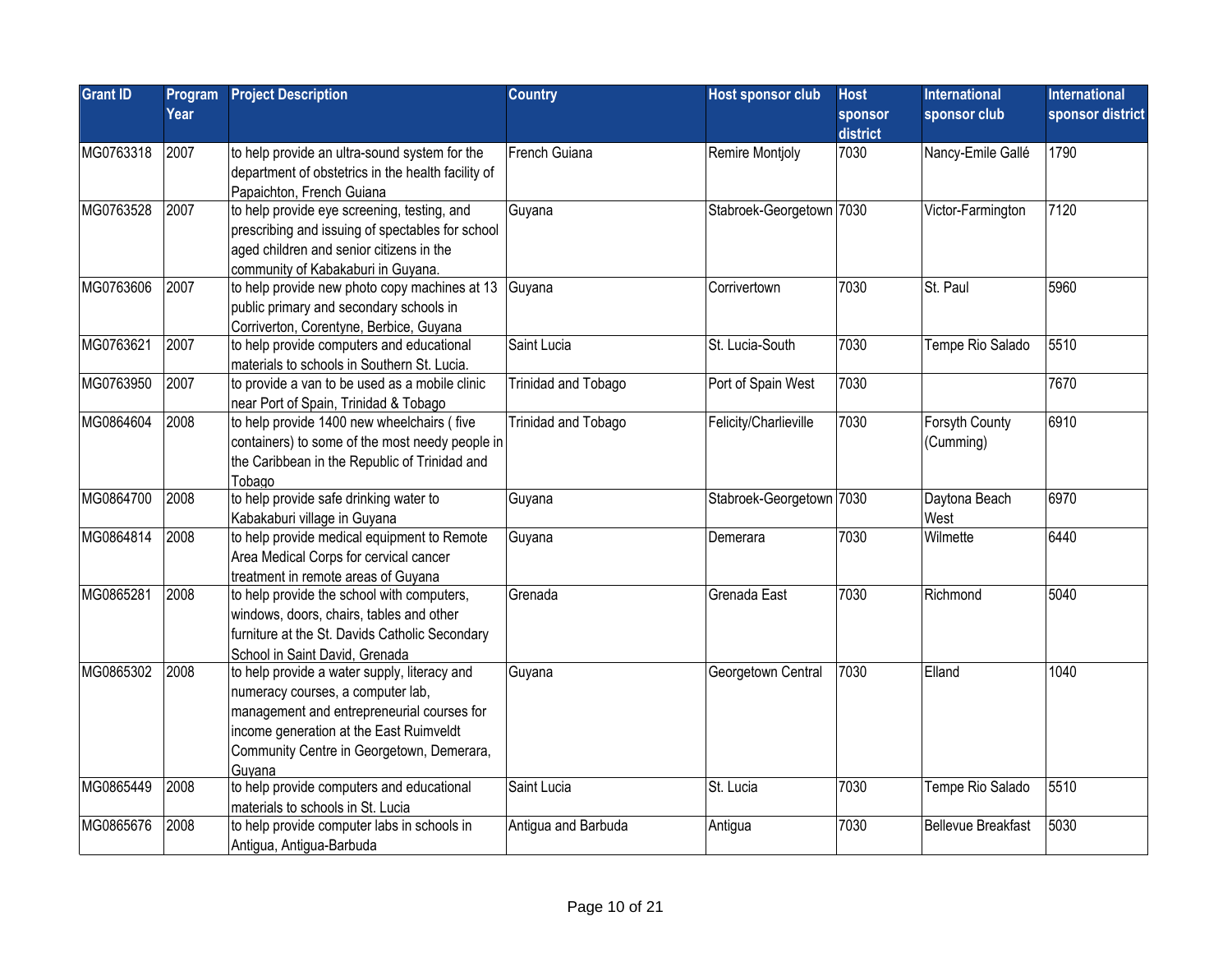| <b>Grant ID</b> | Program<br>Year | <b>Project Description</b>                                                                                                                                                              | <b>Country</b>       | <b>Host sponsor club</b>    | <b>Host</b><br>sponsor | <b>International</b><br>sponsor club | <b>International</b><br>sponsor district |
|-----------------|-----------------|-----------------------------------------------------------------------------------------------------------------------------------------------------------------------------------------|----------------------|-----------------------------|------------------------|--------------------------------------|------------------------------------------|
|                 |                 |                                                                                                                                                                                         |                      |                             | district               |                                      |                                          |
| MG0865875       | 2008            | to help provide literacy and enrichment<br>materials, classroom supplies and playground<br>equipment for schools in Boothville and Port<br>Sulpher, Plaquemines Parish, Louisiana       | <b>United States</b> | Plaquemines Parish<br>South | 6840                   | Port of Spain West                   | 7030                                     |
| MG0866209       | 2008            | to help provide a public toilet complete with<br>waste water garden to treat the sewage<br>produce for the fishing village of Soufriere<br>Village, Soufriere, Commonwealth of Dominica | Dominica             | Dominica                    | 7030                   | Conyers                              | 6910                                     |
| MG0866321       | 2008            | to help provide a water supply system for the<br>village of Langatabiki, Sipaliwini District,<br>Suriname                                                                               | Suriname             | Paramaribo                  | 7030                   | Delft-Koningsveld                    | 1600                                     |
| MG0866910       | 2008            | to help provide medical equipment and training<br>to prevent cervical cancer among women in four<br>regions of Guyana; based in Georgetown,<br>Guyana                                   | Guyana               | Georgetown Central          | 7030                   | Ketchikan (The First 5010<br>City)   |                                          |
| MG0867148       | 2008            | to help provide training in footcare to service<br>diabetic patients at St. John's Hospital in St.<br>John, Montserrat                                                                  | Montserrat           | Montserrat                  | 7030                   | Ledbury                              | 1100                                     |
| MG0867691       | 2008            | to supplement Matching Grant 58874 to help<br>provide a solar-powered pump, storage tanks<br>and a ground distribution system for delivery of<br>potable water in Kuru Kuru, Guyana     | Guyana               | Georgetown                  | 7030                   | Red Jacket<br>(Manchester)           | 7120                                     |
| MG0968326       | 2009            | to help provide 280 new wheelchairs throughout Saint Vincent and the Grenadines Bequia<br>the whole District 7030 and the Island of St.<br>Vincent and Grenadine                        |                      |                             | 7030                   | Luton North                          | 1260                                     |
| MG0968603       | 2009            | to help equip and provide basic infrastructure<br>for the Leris and Garvin Ali's Children's Home in<br>Arima, Trinidad                                                                  | Trinidad and Tobago  | Piarco                      | 7030                   | Downey                               | 5280                                     |
| MG0968861       | 2009            | to help provide computer equipment and<br>furnishings for Literacy and music programs at<br>the Rotary Club of Maraval Learning Centre in<br>Port of Spain, Trinidad and Tobago         | Trinidad and Tobago  | Maraval                     | 7030                   | Inglewood                            | 5280                                     |
| MG0969252       | 2009            | to help provide a minivan to transport children<br>for cancer treatment in Eric Williams Medical<br>Sciences Pediatric Hospital in Trinidad                                             | Trinidad and Tobago  | Port of Spain West          | 7030                   | <b>Beverly Hills</b>                 | 5280                                     |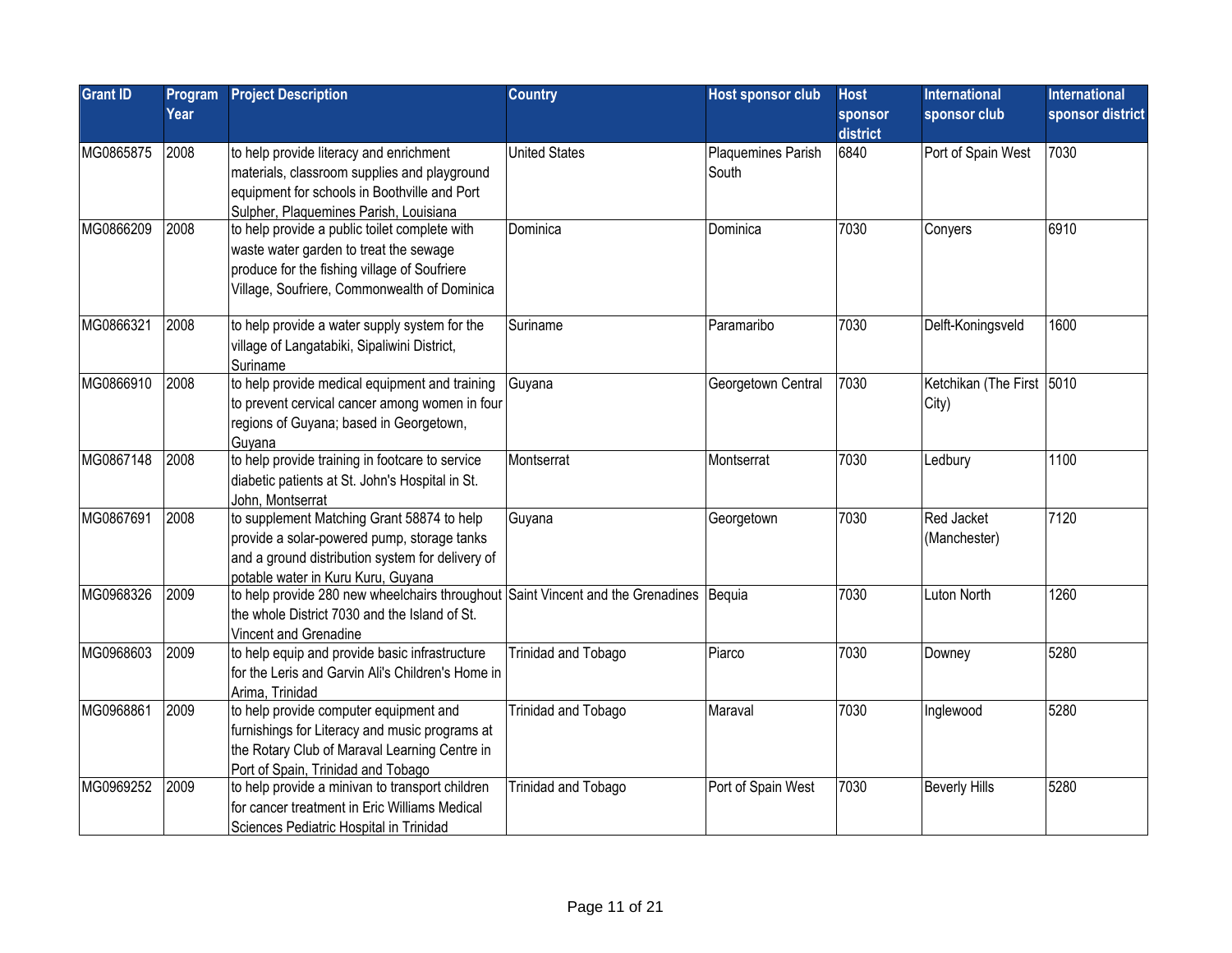| <b>Grant ID</b> | Program<br>Year | <b>Project Description</b>                                                                                                                                                                 | <b>Country</b>                                     | <b>Host sponsor club</b>    | <b>Host</b><br>sponsor<br>district | <b>International</b><br>sponsor club | <b>International</b><br>sponsor district |
|-----------------|-----------------|--------------------------------------------------------------------------------------------------------------------------------------------------------------------------------------------|----------------------------------------------------|-----------------------------|------------------------------------|--------------------------------------|------------------------------------------|
| MG0969316       | 2009            | to help provide approximately 200 donated<br>computers and 250 dictionaries in multiple<br>schools on the island of Antigua-Barbuda                                                        | Antigua and Barbuda                                | Antigua                     | 7030                               | <b>Bellevue Breakfast</b>            | 5030                                     |
| MG0969757       | 2009            | to help provide books and supplies for 16<br>schools in the area between Chaguanas and<br>San-Fernando, Victoria, Trinidad and Tobago                                                      | Trinidad and Tobago                                | Pointe-A-Pierre             | 7030                               | Korea Town-Los<br>Angeles            | 5280                                     |
| MG1070635       | 2010            | to help provide donated computer equipment,<br>new student dictionaries and classroom aids to<br>elementary, middle and secondary schools in<br>the island of Antigua, Antigua and Barbuda | Antigua and Barbuda                                | Antigua                     | 7030                               | <b>Bellevue Breakfast</b>            | 5030                                     |
| MG1070938       | 2010            | to help provide medical equipment to District<br>3100 in Uttar Pradesh, India                                                                                                              | India                                              | Moradabad Sanskriti         | 58                                 | François                             | 7030                                     |
| MG1072255       | 2010            | to help provide computers, band saw, shaving<br>machines, water pumps, gas stoves and toilets<br>for Sukh Dhama Children's Home near the<br>village of Alkmaar, Commewijne, Suriname       | Suriname                                           | Paramaribo Central          | 7030                               | <b>Greater Statesville</b>           | 7680                                     |
| MG1072488       | 2010            | to help provide air conditioning units to several<br>schools in San Juan and Sangre Grande, Port<br>of Spain, Trinidad and Tobago                                                          | Trinidad and Tobago                                | Sangre Grande               | 7030                               | Morehead City-Noon 7730              |                                          |
| MG1073094       | 2010            | to help provide 25 computers including<br>hardware and software to 3 local secondary<br>schools at Corriverton in Corentyne, Berbice,<br>Guvana                                            | Guyana                                             | Corrivertown                | 7030                               | St. Paul                             | 5960                                     |
| MG1171583       | 2011            | to help provide life saving pediatric critical care<br>to children from St. Vincent and the Grenadines                                                                                     | Saint Vincent and the Grenadines St. Vincent South |                             | 7030                               | Summerville                          | 7770                                     |
| MG1173300       | 2011            | to help provide training to 20 doctors and<br>nurses on how to provide proper foot care to<br>diabetes patients in Saint Kitts and Nevis                                                   | Saint Kitts and Nevis                              | Liamuiga (Saint Kitts) 7030 |                                    | Lichfield St. Chad                   | 1060                                     |
| MG1173310       | 2011            | to help provide pre-hospital emergency medical Guyana<br>equipment and training materials for EMT<br>training in Georgetown, Guyana                                                        |                                                    | Georgetown                  | 7030                               | Southborough                         | 7910                                     |
| MG1173433       | 2011            | to help provide sanitary facilities at Benedictus<br>school in Paramaribo, Suriname                                                                                                        | Suriname                                           | Paramaribo<br>Residence     | 7030                               | Rapid City                           | 5610                                     |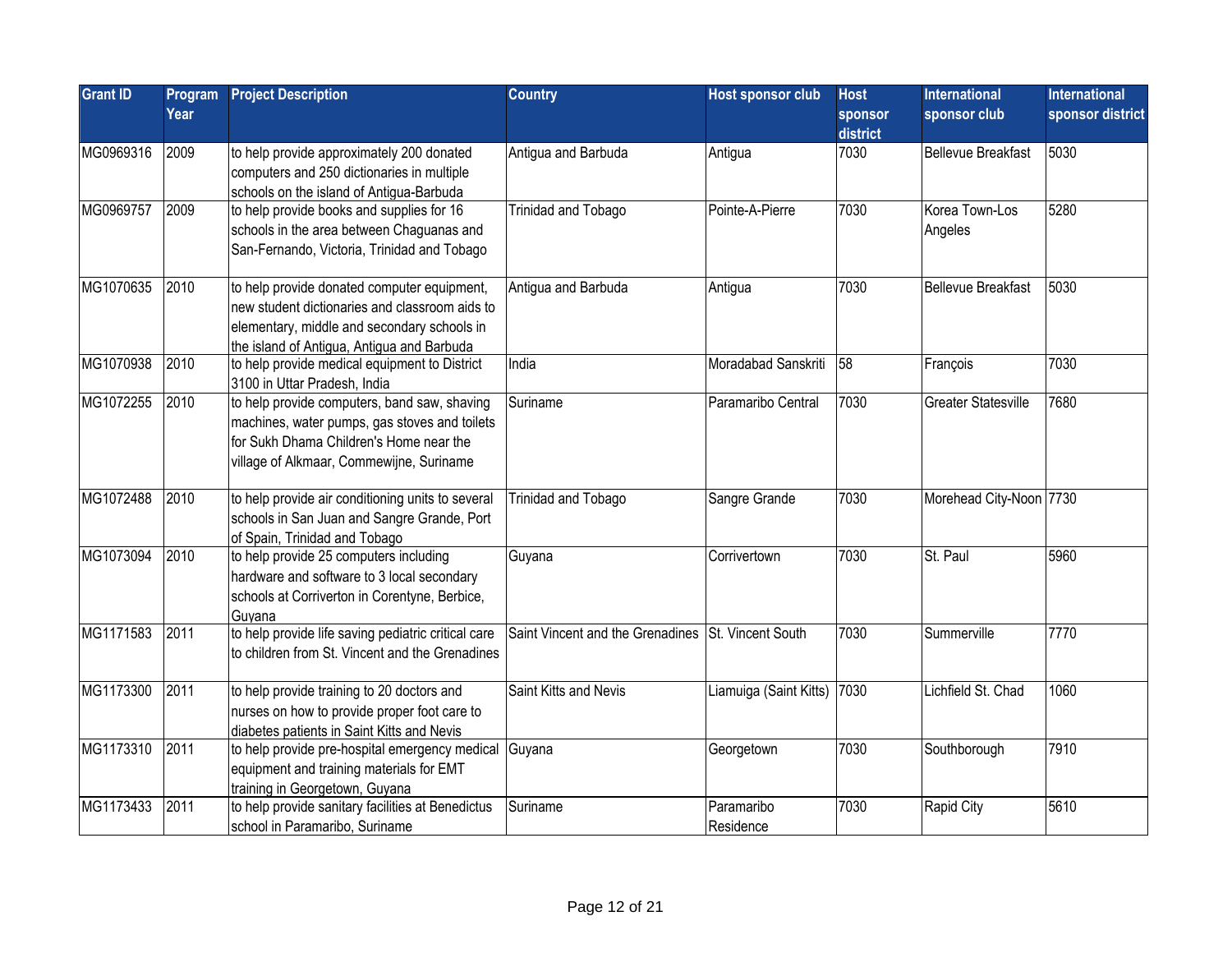| <b>Grant ID</b> | Program<br>Year | <b>Project Description</b>                                                                                                                                                                                                                                                    | <b>Country</b>      | Host sponsor club       | <b>Host</b><br>sponsor<br>district | <b>International</b><br>sponsor club        | <b>International</b><br>sponsor district |
|-----------------|-----------------|-------------------------------------------------------------------------------------------------------------------------------------------------------------------------------------------------------------------------------------------------------------------------------|---------------------|-------------------------|------------------------------------|---------------------------------------------|------------------------------------------|
| MG1173540       | 2011            | to help provide dental equipment and training<br>materials to educate medical health assistants<br>over a two year period to provide dental care to<br>children in Paramaribo, Suriname                                                                                       | Suriname            | Paramaribo<br>Residence | 7030                               | Zevenbergen e.o.                            | 1610                                     |
| MG1173575       | 2011            | to help provide dental equipment to clinics that<br>provide dental care to children in Sipaliwini,<br>Suriname                                                                                                                                                                | Suriname            | Paramaribo<br>Residence | 7030                               | Zevenbergen e.o.                            | 1610                                     |
| MG1173793       | 2011            | to help provide 840 new wheelchairs to<br>individuals in Trinidad and Tobago, Guyana, St.<br>Lucia, Suriname, Barbados, and Grenada                                                                                                                                           | Trinidad and Tobago | Felicity/Charlieville   | 7030                               | <b>Foster City</b>                          | 5150                                     |
| MG1173804       | 2011            | to help provide open heart surgeries at VCU<br>Medical Center in Richmond, VA, USA for<br>children from St. Lucia and St. Vincent                                                                                                                                             | Saint Lucia         | Gros Islet              | 7030                               |                                             |                                          |
| MG1173813       | 2011            | to help provide diabetic foot care training and<br>supplies to local health care professionals in<br>Antigua                                                                                                                                                                  | Antigua and Barbuda | Antigua                 | 7030                               | Central Chester<br>County (Lionville)       | 7450                                     |
| MG1173817       | 2011            | to help provide computers, dictionaries, and<br>chess sets to students at multiple schools on<br>the island of Antiqua, Antiqua and Barbuda                                                                                                                                   | Antigua and Barbuda | Antigua                 | 7030                               | <b>Bellevue Breakfast</b>                   | 5030                                     |
| MG1174016       | 2011            | to help provide workshops in the areas of<br>community health, water and sanitation, organic<br>gardening, food and nutrition, literacy, and<br>project management to villages in regions 8 & 9,<br>Guyana                                                                    | Guyana              | Demerara                | 7030                               | Boundary, The,<br>Rock Island               | 7850                                     |
| MG1174137       | 2011            | to help provide instruments, air conditioners,<br>multi-media equipment, kitchen utensils,<br>playground equipment, and training materials to<br>rehabilitate 17 students with autism at The<br>Therapeutic Life Skills Center in Point Fortin,<br><b>Trinidad and Tobago</b> | Trinidad and Tobago | Point Fortin            | 7030                               | Wilshire Rotary Club 5280<br>of Los Angeles |                                          |
| MG1174374       | 2011            | to help provide reading and resource books and Dominica<br>teaching tools and supplies for children with<br>autism at Alpha Centre in Roseau, Dominica                                                                                                                        |                     | Dominica                | 7030                               | Orleans                                     | 7040                                     |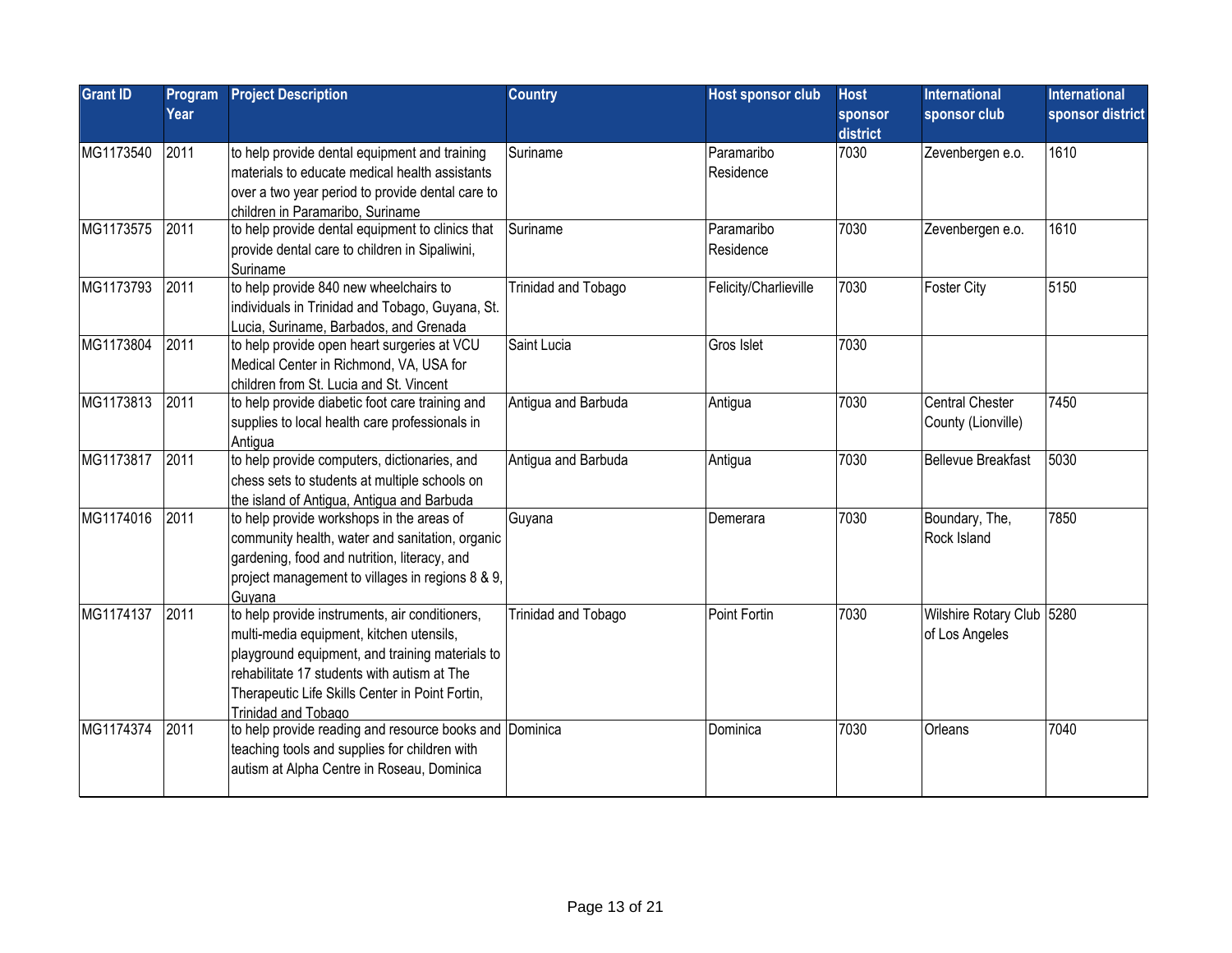| <b>Grant ID</b> | Program<br>Year | <b>Project Description</b>                                                                                                                                                                                                | <b>Country</b>      | <b>Host sponsor club</b> | <b>Host</b><br><b>sponsor</b><br>district | <b>International</b><br>sponsor club | <b>International</b><br>sponsor district |
|-----------------|-----------------|---------------------------------------------------------------------------------------------------------------------------------------------------------------------------------------------------------------------------|---------------------|--------------------------|-------------------------------------------|--------------------------------------|------------------------------------------|
| MG1174635       | 2011            | to help provide smoke alarms, office equipment, Barbados<br>and public education fire safety materials to the<br>Barbados Fire and Rescue Service - Fire<br>Prevention and Community Relations Unit in<br><b>Barbados</b> |                     | <b>Barbados West</b>     | 7030                                      | Mesa Sunrise                         | 5510                                     |
| MG1174979       | 2011            | to help provide medical equipment, educational<br>materials, and training on diabetic foot care to<br>patients and staff in local communities as part of<br>the Step by Step program in Dominica                          | Dominica            | Dominica                 | 7030                                      | Hereford Wye Valley 1100             |                                          |
| MG1175080       | 2011            | to help provide training for local staff on<br>treatment of diabetic foot care patients at<br>Princess Alice Hospital in St Andrew's, Grenada                                                                             | Grenada             | Grenada East             | 7030                                      | Royal Forest of<br>Dean              | 1100                                     |
| MG1275625       | 2012            | to help provide computer labs, dictionaries,<br>chess sets, and sewing machines to various<br>schools and community centers in Antigua and<br>Barbuda                                                                     | Antigua and Barbuda | Antigua                  | 7030                                      | <b>Bellevue Breakfast</b>            | 5030                                     |
| MG1276025       | 2012            | to help provide training to teachers by installing<br>video teleconferencing equipment in a school<br>on the island of Barbuda and at the Ministry of<br>Education in Antigua                                             | Antigua and Barbuda | Antigua                  | 7030                                      | Kirkland Downtown                    | 5030                                     |
| MG1276548       | 2012            | to help provide two washers and dryers, tables,<br>chairs, and books for The Children's<br>Convalescent Home located in Georgetown,<br>Guyana                                                                             | Guyana              | Georgetown               | 7030                                      | Brockville                           | 7040                                     |
| MG1276928       | 2012            | to help provide modern medical equipment and<br>appliances for the Evalina Smith Unit at St.<br>Philips Hospital located in Jezreel, St. Philips,<br><b>Barbados</b>                                                      | Barbados            | <b>Barbados</b>          | 7030                                      | <b>Walsall Saddlers</b>              | 1210                                     |
| MG1276946       | 2012            | to help provide a chess curriculum to 2nd and<br>3rd grade students at six elementary schools in<br>Paramaribo, Suriname                                                                                                  | Suriname            | Paramaribo Central       | 7030                                      | <b>Kirkland Downtown</b>             | 5030                                     |
| MG1277192       | 2012            | to help provide open-heart surgeries to seven<br>children from St. Lucia and St. Vincent at the<br>VCU Medical Center in Richmond, Virginia,<br><b>USA</b>                                                                | Saint Lucia         | Gros Islet               | 7030                                      | South Richmond                       | 7600                                     |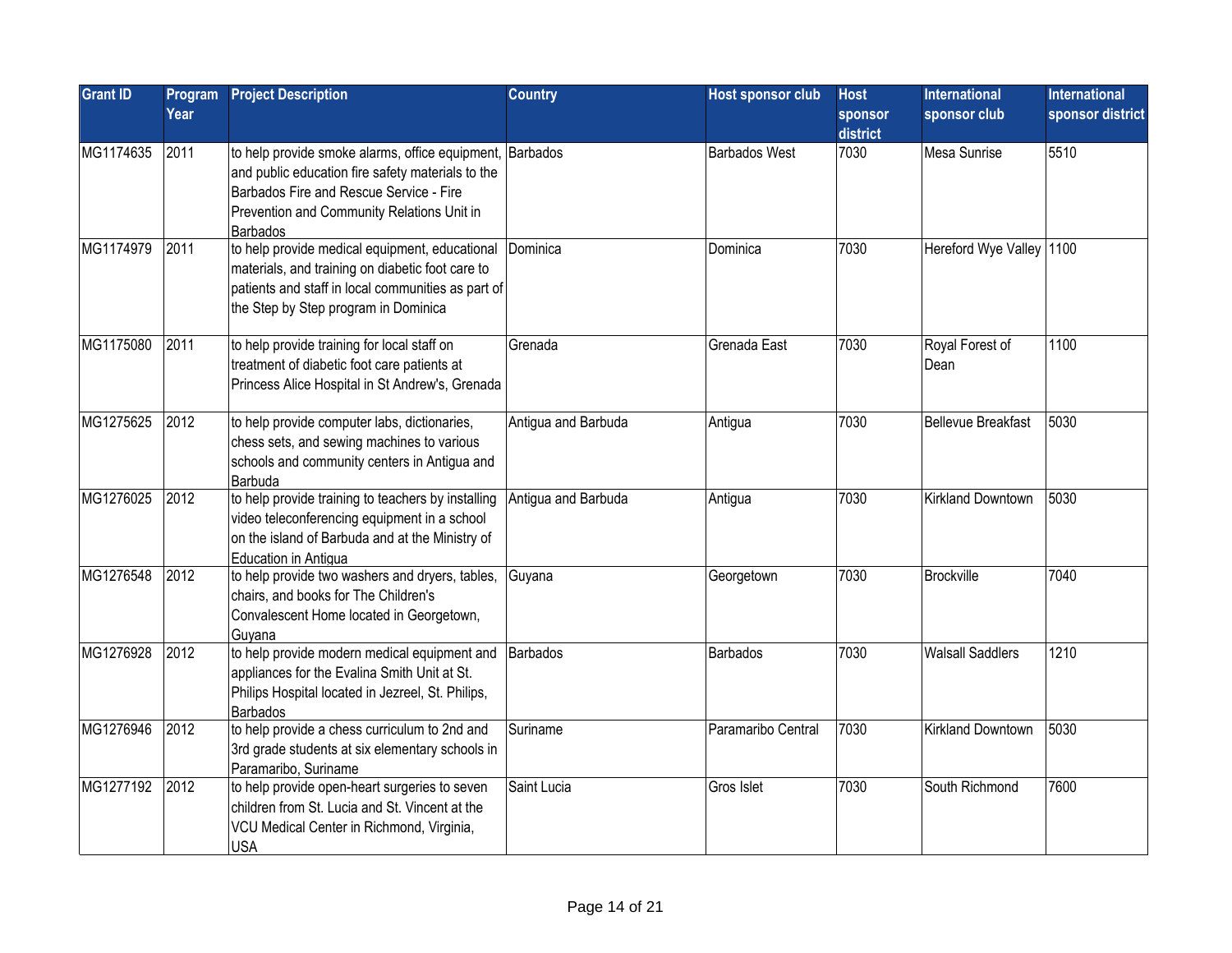| <b>Grant ID</b> | Program<br>Year | <b>Project Description</b>                                                                                                                                                                                                                                    | <b>Country</b>             | <b>Host sponsor club</b> | <b>Host</b><br>sponsor | <b>International</b><br>sponsor club | <b>International</b><br>sponsor district |
|-----------------|-----------------|---------------------------------------------------------------------------------------------------------------------------------------------------------------------------------------------------------------------------------------------------------------|----------------------------|--------------------------|------------------------|--------------------------------------|------------------------------------------|
|                 |                 |                                                                                                                                                                                                                                                               |                            |                          | district               |                                      |                                          |
| MG1277262       | 2012            | to help provide kitchen equipment, two washers Trinidad and Tobago<br>and dryers, four computers with desks, a<br>printer, and a generator for the homeless and<br>abandoned children living at Sri Jayalakshmi<br>Children's Home in Chaguanas, Trinidad and |                            | Piarco                   | 7030                   | Newport                              | 7730                                     |
| MG1377642       | 2013            | Tobago<br>to help provide 560 new wheelchairs (two<br>containters) to those in need throughout<br>Antigua, Guyana, St. Lucia, and the Republic of<br>Trinidad and Tobago                                                                                      | <b>Trinidad and Tobago</b> | Felicity/Charlieville    | 7030                   | <b>Foster City</b>                   | 5150                                     |
| MG1377712       | 2013            | to help raise awareness of Type 2 Diabetes,<br>perform tests, and provide education in Annai<br>and its surrounding villages (Upper<br>Takutu/Upper Essequibo), Region 9, Guyana                                                                              | Guyana                     | Demerara                 | 7030                   | Anstruther                           | 1010                                     |
| MG1377730       | 2013            | to help provide a new 150,000 gallon water tank Saint Lucia<br>and transmission line pipes to supply clean<br>water in Babonneau District, St. Lucia                                                                                                          |                            |                          | 7030                   |                                      | 6960                                     |
| MG1377739       | 2013            | to help provide computer labs, dictionaries,<br>sewing machines and library furnishings in<br>various schools, villages and community<br>centers of St. John's, Antigua and Barbuda                                                                           | Antigua and Barbuda        | Antigua                  | 7030                   | <b>Bellevue Breakfast</b>            | 5030                                     |
| MG1378302       | 2013            | to help provide school orchards and orchard<br>maintenance equipment to students in multiple<br>schools throughout St. Lucia                                                                                                                                  | Saint Lucia                | St. Lucia                | 7030                   | Oakdale                              | 5220                                     |
| MG1378390       | 2013            | to help provide and renovate a sanitary facility<br>at Shri Ganesh school in Paramaribo, Suriname                                                                                                                                                             | Suriname                   | Paramaribo<br>Residence  | 7030                   | Purmerend<br>Weidevenne              | 1580                                     |
| MG1378430       | 2013            | to help provide 550 wheelchairs in Georgetown,<br>Guyana                                                                                                                                                                                                      | Guyana                     | Georgetown Central       | 7030                   | E-Club of One World 5240<br>D5240    |                                          |
| MG1378538       | 2013            | to help provide educational and medical<br>equipment to the communities in Roseau,<br>Dominica                                                                                                                                                                | Dominica                   | Dominica                 | 7030                   | Sherwood Park                        | 5370                                     |
| MG1378622       | 2013            | to help provide an Eco Park Children's Play<br>Ground in St. Helena Village, Piarco, Trinidad<br>and Tobago, West Indies                                                                                                                                      | Trinidad and Tobago        | Piarco                   | 7030                   | Redondo Beach                        | 5280                                     |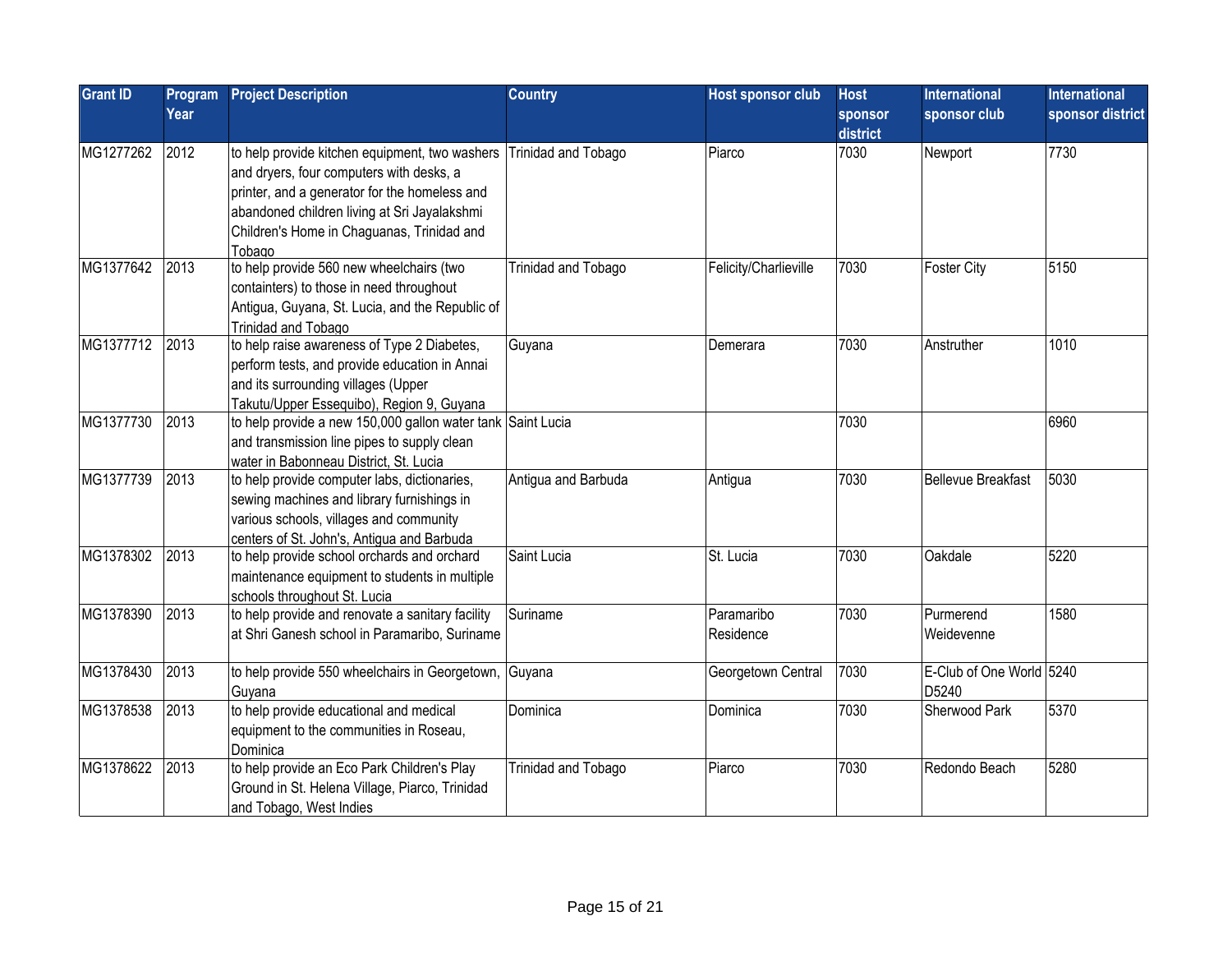| <b>Grant ID</b> | Program | <b>Project Description</b>                                                                                                                                 | <b>Country</b>                            | <b>Host sponsor club</b> | <b>Host</b>         | <b>International</b>            | <b>International</b> |
|-----------------|---------|------------------------------------------------------------------------------------------------------------------------------------------------------------|-------------------------------------------|--------------------------|---------------------|---------------------------------|----------------------|
|                 | Year    |                                                                                                                                                            |                                           |                          | sponsor<br>district | sponsor club                    | sponsor district     |
| MG1378883       | 2013    | to help provide education and training in<br>diabetic foot care to the community at<br>Scarborough Hospital in Scarborough, Tobago,<br>Trinidad and Tobago | Trinidad and Tobago                       | Southwest-Tobago         | 7030                | Ledbury                         | 1100                 |
| MG1379223       | 2013    | to help provide a Philips HD11 XE Ultrasound<br>system for the patients at St. John's Medical<br>Centre in St. John's, Antigua and Barbuda                 | Antigua and Barbuda                       | Antigua                  | 7030                | <b>West Chester</b><br>Downtown | 7450                 |
| MG9202427       | 1992    | Help package & ship textbooks to Bequia                                                                                                                    | Saint Vincent and the Grenadines   Bequia |                          | 7030                | Glendale                        | 5280                 |
| MG9202673       | 1992    | To help provide computer equipment to schools Saint Vincent and the Grenadines Bequia<br>in Bequia, St. Vincent, West Indies                               |                                           |                          | 7030                | Parry Sound                     | 7010                 |
| MG9202692       | 1992    | To help provide and ship an ambulance to Port<br>of Spain, Trinidad                                                                                        | Trinidad and Tobago                       | Port of Spain West       | 7030                | Vaughan                         | 7070                 |
| MG9302842       | 1993    | To help provide equipment for a handicapped<br>children's' school in Trinidad                                                                              | Trinidad and Tobago                       | Port of Spain West       | 7030                | Richmond                        | 5040                 |
| MG9403624       | 1994    | To help provide water pipes for the Fancy Water Saint Vincent and the Grenadines<br>Supply Project in St. Vincent, West Indies                             |                                           | St. Vincent              | 7030                | Saskatoon                       | 5550                 |
| MG9403692       | 1994    | To help repair the roof of the Girls Guide Home<br>in Georgetown, Guyana                                                                                   | Guyana                                    | Georgetown               | 7030                | Chigwell                        | 1130                 |
| MG9403916       | 1994    | To help purchase new and used wheelchairs for Barbados<br>children and adults in Barbados                                                                  |                                           | <b>Barbados South</b>    | 7030                | Hudson                          | 6950                 |
| MG9404290       | 1994    | To help improve food production by using solar<br>energy and encourage youth participation in<br>agriculture in St. Lucia, West Indies                     | Saint Lucia                               | Gros Islet               | 7030                | St. Paul                        | 5960                 |
| MG9404403       | 1994    | To help provide a submersible gastroscope to<br>treat patients with upper gastointestinal<br>illnesses in the West Indies                                  | Saint Lucia                               | St. Lucia-South          | 7030                | East Bremerton                  | 5020                 |
| MG9504805       | 1995    | To help provide new and used eyeglasses for<br>an eye care mission for the community of<br>Roseau, in the Commonwealth of Dominica                         | Dominica                                  | Dominica                 | 7030                | Fowlerville                     | 6380                 |
| MG9504851       | 1995    | To help provide curb-cuts in sidewalks to<br>provide easy access for the handicapped in Port<br>of Spain, Trinidad and its suburbs                         | Trinidad and Tobago                       | Port of Spain            | 7030                | <b>Coral Gables</b>             | 6990                 |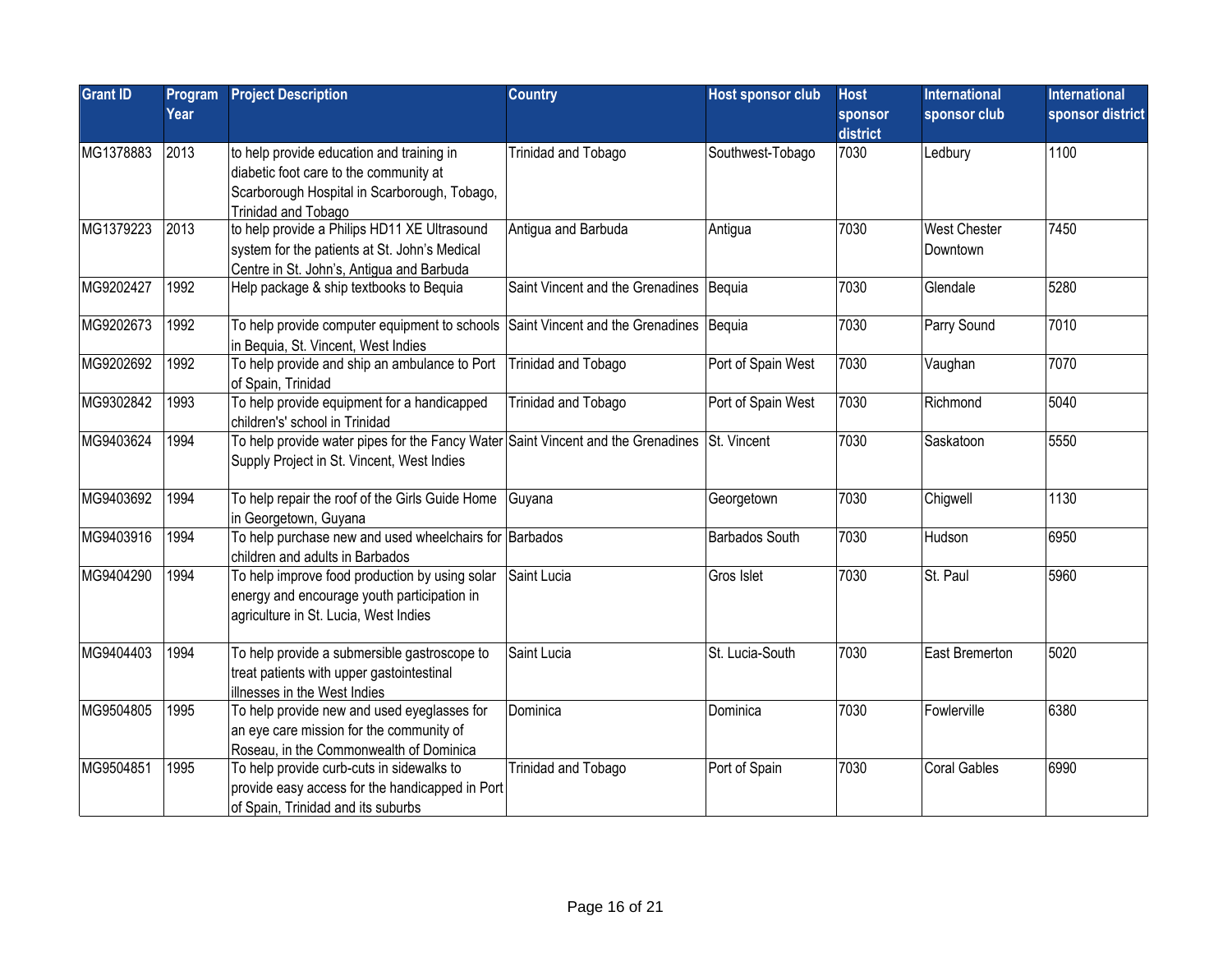| <b>Grant ID</b> | Program<br>Year | <b>Project Description</b>                                                                                                                                      | <b>Country</b>                               | <b>Host sponsor club</b> | <b>Host</b><br>sponsor<br>district | International<br>sponsor club | <b>International</b><br>sponsor district |
|-----------------|-----------------|-----------------------------------------------------------------------------------------------------------------------------------------------------------------|----------------------------------------------|--------------------------|------------------------------------|-------------------------------|------------------------------------------|
| MG9504909       | 1995            | To help provide the Georgetown Pediatric<br>Center in Guayan with modern medical<br>equipment and hospital furniture                                            | Guyana                                       | Georgetown               | 7030                               | Calgary South                 | 5360                                     |
| MG9504972       | 1995            | To help ship a generator and equipment to the<br>Bequia Emergency Hospital on the Island of<br>Bequia in St. Vincent & the Grenadines                           | Saint Vincent and the Grenadines   Bequia    |                          | 7030                               | Monticello                    | 5950                                     |
| MG9504974       | 1995            | To help provide two pipelines and install new<br>water distribution system for the community of<br>Pointe Village, St. Vincent & the Grenadines,<br>West Indies | Saint Vincent and the Grenadines St. Vincent |                          | 7030                               | Kenora                        | 5550                                     |
| MG9505057       | 1995            | To help provide new and used wheelchairs for<br>needy persons in Barbados, West Indies                                                                          | <b>Barbados</b>                              | Barbados South           | 7030                               | Homosassa Springs             | 6950                                     |
| MG9505282       | 1995            | To help provide teams serving residents of the<br>'Golden Triangle" area with medical supplies<br>and equipment in Guyana                                       | Guyana                                       | Georgetown Central       | 7030                               | Wilmette                      | 6440                                     |
| MG9604767       | 1996            | To help provide playground equipment for the<br>community in Piarco, Trinidad to provide a safe<br>haven for children to keep them off the streets              | Trinidad and Tobago                          | Piarco                   | 7030                               | Fort Lauderdale<br>North      | 6990                                     |
| MG9605267       | 1996            | To help ship medical supplies to Guyana                                                                                                                         | Guyana                                       | New Amsterdam            | 7030                               | Goleta                        | 5240                                     |
| MG9605461       | 1996            | To help provide open heart surgery for children<br>from Dominica, st. Kitts/Nevis and<br>Trinidad/Tobago in conjunction with the Gift of<br>Life program        | Dominica                                     |                          | 7030                               |                               | 7470                                     |
| MG9605743       | 1996            | To help provide a "stone picker" for an<br>agricultural teaching facility to help the people of<br>Nevis, West Indies to become better utilize the<br>soil      | Saint Kitts and Nevis                        | St. Kitts                | 7030                               | Ingersoll                     | 7080                                     |
| MG9605847       | 1996            | To help ship dictionaries to various schools in<br>Antigua, West Indies                                                                                         | Antigua and Barbuda                          | Antigua                  | 7030                               | Thomaston                     | 7890                                     |
| MG9605906       | 1996            | To help provide laser eye equipment for the<br>screening of eye disease particular to diabetics<br>in Grenada, West Indies                                      | Grenada                                      | Grenada                  | 7030                               |                               | 7770                                     |
| MG9606151       | 1996            | To help supply medical, dental, and optometric<br>equipment for a mobile clinic to serve the<br>Amerindian population of southern Guyana                        | Guyana                                       | Georgetown               | 7030                               | Nepean-Kanata                 | 7040                                     |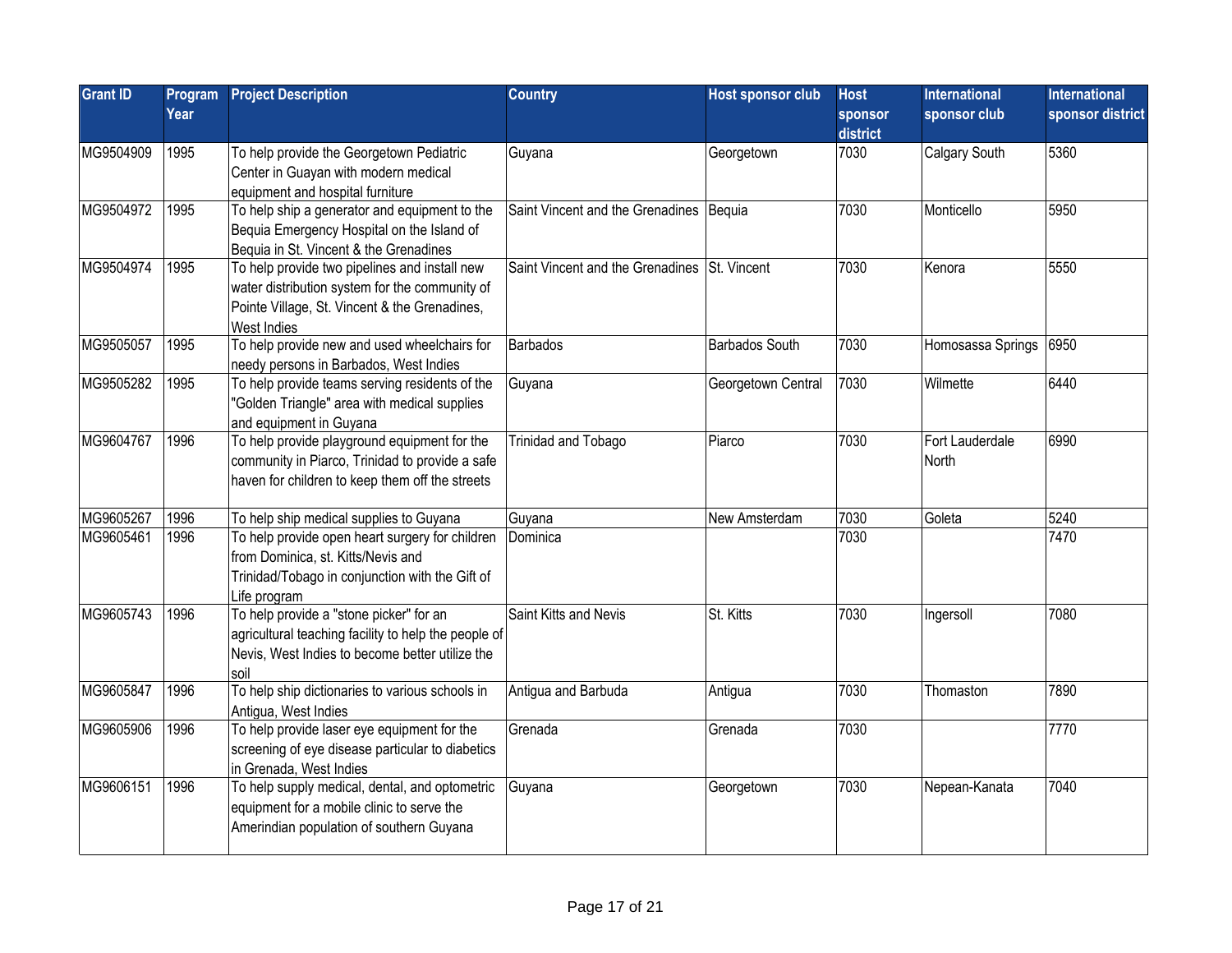| <b>Grant ID</b> | Program<br>Year | <b>Project Description</b>                                                                                                                                               | <b>Country</b>                               | Host sponsor club  | <b>Host</b><br>sponsor | <b>International</b><br>sponsor club | <b>International</b><br>sponsor district |
|-----------------|-----------------|--------------------------------------------------------------------------------------------------------------------------------------------------------------------------|----------------------------------------------|--------------------|------------------------|--------------------------------------|------------------------------------------|
|                 |                 |                                                                                                                                                                          |                                              |                    | district               |                                      |                                          |
| MG9606208       | 1996            | To help provide orphanages, senior citizen<br>homes in Georgetown, Guyana with appliances                                                                                | Guyana                                       | Georgetown Central | 7030                   | South Richmond                       | 7600                                     |
| MG9606320       | 1996            | To help provide a water pump and diesel engine Guyana<br>for the Orealla Indian Reservation in Guyana                                                                    |                                              | Corrivertown       | 7030                   | St. Paul                             | 5960                                     |
| MG9705489       | 1997            | To help provide training for the staff of<br>Georgetown Hospital in Guyana                                                                                               | Guyana                                       | Georgetown         | 7030                   | Calgary South                        | 5360                                     |
| MG9706501       | 1997            | To help provide cataract surgery and eye<br>supplies to families in Trinidad and Tobago                                                                                  | Trinidad and Tobago                          |                    | 7030                   |                                      | 7870                                     |
| MG9706555       | 1997            | To help provide the Women's Federation of the<br>Moravian Church of Suriname with an<br>automobile for transporting villagers to and from<br>vocational training classes | Suriname                                     | Paramaribo         | 7030                   | Voorschoten-<br>Leidschendam         | 1600                                     |
| MG9706662       | 1997            | To help provide x-ray equipment for the J.N.<br>France Hospital in St. Kitts, West Indies                                                                                | Saint Kitts and Nevis                        | St. Kitts          | 7030                   | San Juan                             | 7000                                     |
| MG9706797       | 1997            | To help provide a crisis pregnancy/skills training Grenada<br>center for girls through the Project Hope<br>program in Grenada, West Indies                               |                                              | Grenada            | 7030                   | Toronto                              | 7070                                     |
| MG9706869       | 1997            | To help provide specialized playground<br>equipment for a school of diabetic children in St.<br>Vincent, West Indies                                                     | Saint Vincent and the Grenadines St. Vincent |                    | 7030                   | Saskatoon                            | 5550                                     |
| MG9807133       | 1998            | To help provide a televion set, VCR, plastic<br>chairs and educational tapes for a library in<br>Bequia, St. Vincent & the Grenadines                                    | Saint Vincent and the Grenadines Bequia      |                    | 7030                   | Haddonfield                          | 7640                                     |
| MG9807332       | 1998            | To help provide supplies and equipment for eye<br>care and sight restoration to residents of the<br>Island of Tobago                                                     | Trinidad and Tobago                          | Tobago             | 7030                   |                                      | 7870                                     |
| MG9807768       | 1998            | to help provide funds to establish a revolving<br>loan program in the village of Fancy, St. Vincent                                                                      | Saint Vincent and the Grenadines St. Vincent |                    | 7030                   | Saskatoon                            | 5550                                     |
| MG9807838       | 1998            | To help provide 10 hydroponic units for<br>agricultural land rehabilitation in Montserrat                                                                                | Montserrat                                   | Montserrat         | 7030                   | London                               | 1130                                     |
| MG9807918       | 1998            | To help provide funds to purchase a Nikon<br>Retinomax K Plus AutoRefractor (eye<br>equipment) for the Princess Margaret Hospital<br>in Roseau, Dominica                 | Dominica                                     | Dominica           | 7030                   | Eaton Rapids                         | 6360                                     |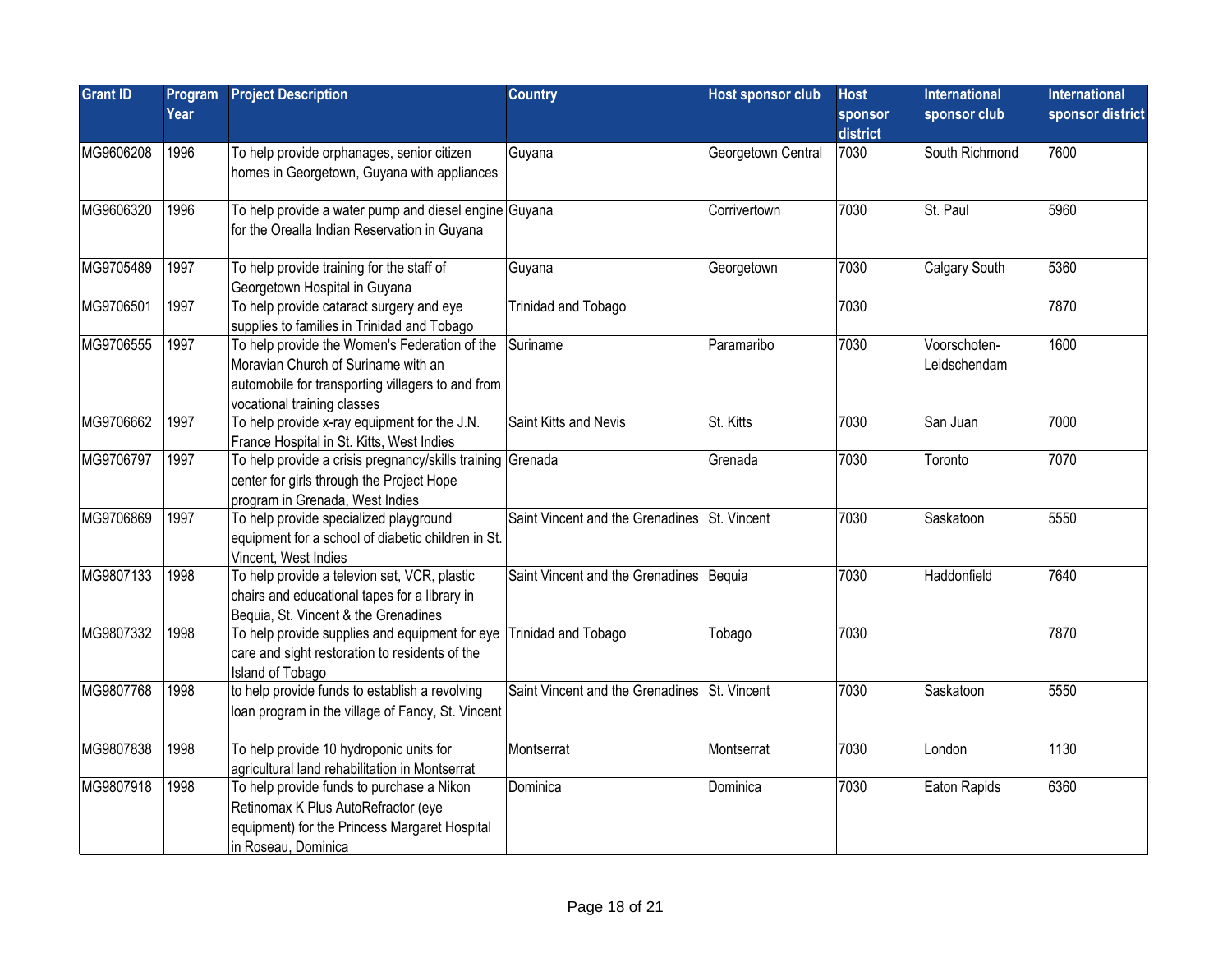| <b>Grant ID</b> | Program<br>Year | <b>Project Description</b>                                                                                                                                                                             | <b>Country</b>                                     | <b>Host sponsor club</b> | <b>Host</b><br>sponsor<br>district | <b>International</b><br>sponsor club          | <b>International</b><br>sponsor district |
|-----------------|-----------------|--------------------------------------------------------------------------------------------------------------------------------------------------------------------------------------------------------|----------------------------------------------------|--------------------------|------------------------------------|-----------------------------------------------|------------------------------------------|
| MG9808593       | 1998            | to help provide medical equipment for a hospital Saint Kitts and Nevis<br>in Basseterre, St. Kitts, West Indies                                                                                        |                                                    | St. Kitts                | 7030                               | Naperville                                    | 6450                                     |
| MG9808749       | 1998            | to help provide funds to publish a multi-lingual<br>children's book for elementary school children in<br>Suriname                                                                                      | Suriname                                           | Paramaribo               | 7030                               | Amsterdam Minerva                             | 1580                                     |
| MG9808805       | 1998            | to help provide funds to renovate and upgrade a Guyana<br>community center and also establish a small<br>credit union in Demerara, Guyana                                                              |                                                    | Demerara                 | 7030                               | Nepean-Kanata                                 | 7040                                     |
| MG9909188       | 1999            | to help provide computers for a village school in Dominica<br>Roseau, Dominica                                                                                                                         |                                                    | Dominica                 | 7030                               | Frostproof                                    | 6890                                     |
| MG9909626       | 1999            | to help provide equipment for a computer<br>literacy project in St. Vincent & Grenadies, West<br>Indies                                                                                                | Saint Vincent and the Grenadines St. Vincent South |                          | 7030                               | The Mad River<br>Valley in Waitsfield         | 7850                                     |
| MG9909742       | 1999            | to help provide equipment and training for the<br>UK Youth Sports Trust "Top Play" program to all<br>425 primary schools in Guyana                                                                     | Guyana                                             | Georgetown               | 7030                               | Knutsford                                     | 1285                                     |
| MG9910632       | 1999            | to help provide books to schoolchildren in<br>Suriname.                                                                                                                                                | Suriname                                           | Paramaribo               | 7030                               | Ter Aar e.o.                                  | 1570                                     |
| MG9911304       | 1999            | to help provide funds for repairs and<br>renovations for "Huize Samuel," a shelter for<br>neglected and abandoned children in<br>Paramaribo, Suriname                                                  | Suriname                                           | Paramaribo               | 7030                               | 'Op Seyst', te Zeist                          | 1570                                     |
| MG9911524       | 1999            | to help provide medical equipment for the<br>Joseph N. France Hospital in Basseterre, St.<br>Kitts, West Indies                                                                                        | Saint Kitts and Nevis                              | St. Kitts                | 7030                               | The Vista Night<br>(Columbia)                 | 7770                                     |
| MS9704081       | 1997            | Multi-year Scholars                                                                                                                                                                                    | England                                            | Holderness               | 1040                               | Arima                                         | 7030                                     |
| MS9704082       | 1997            | Multi-year Scholars                                                                                                                                                                                    | <b>United States</b>                               |                          | 6940                               | St. Augustine                                 | 7030                                     |
| PG1532061       | 2016            | Scholarship to Christopher Lashley to study<br>Urban Water and Sanitation, with a<br>specialization in Sanitary Engineering, at<br>UNESCO-IHE Institute for Water Education,<br>Delft. The Netherlands | Netherlands                                        |                          |                                    | Barbados                                      | 7030                                     |
| T30002854       | 2000            | University Teacher - 3-5 month                                                                                                                                                                         | Trinidad and Tobago                                | St. Augustine            | 7030                               | Poona Downtown                                | 3131                                     |
| T30002870       | 2000            | University Teacher - 3-5 month                                                                                                                                                                         | Guyana                                             | Georgetown               | 7030                               | <b>Greater West</b><br><b>Chester Sunrise</b> | 7450                                     |
| T30308278       | 2003            | University Teacher - 3-5 month                                                                                                                                                                         | Trinidad and Tobago                                | St. Augustine West       | 7030                               | Richmond                                      | 5040                                     |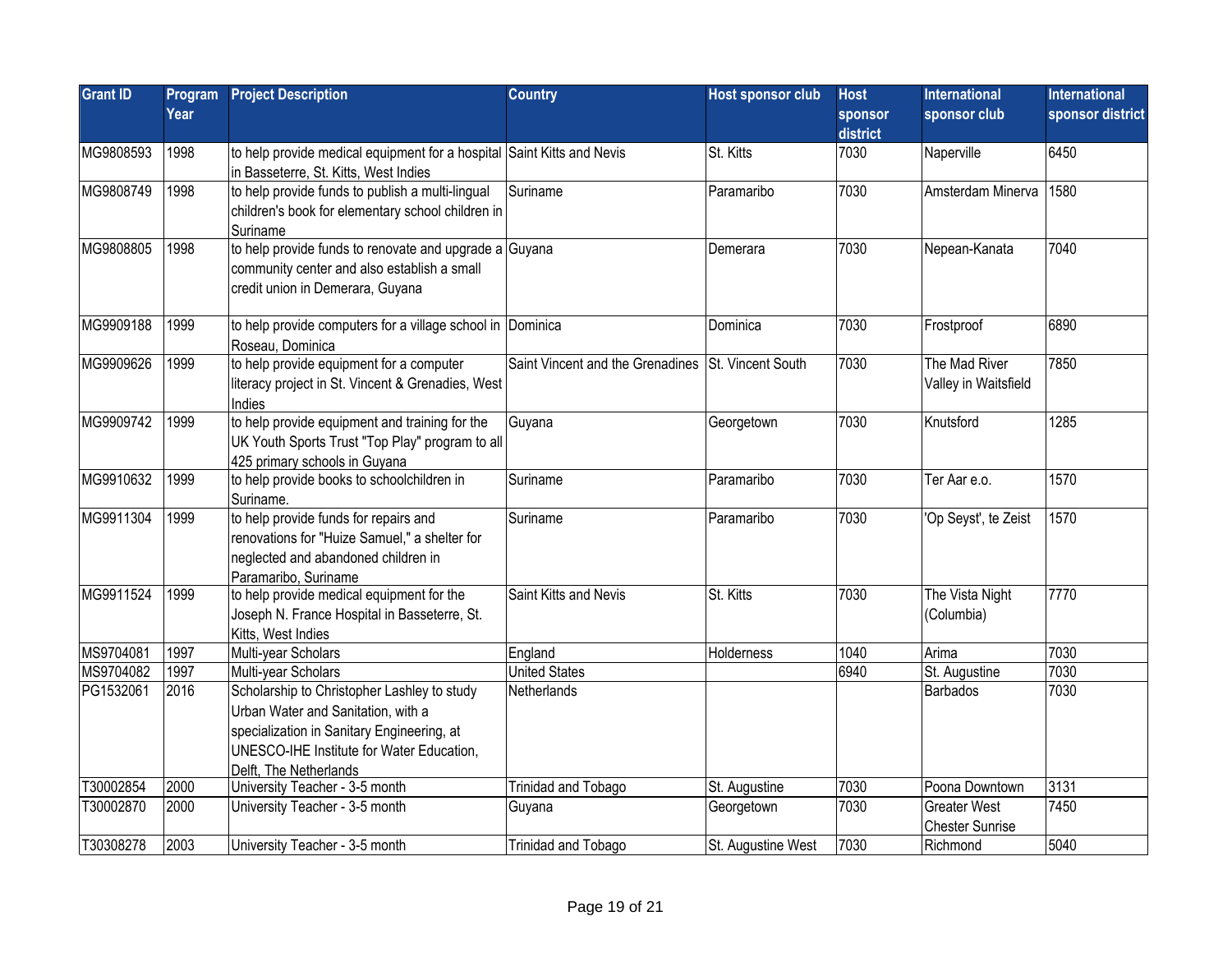| <b>Grant ID</b> | Program | <b>Project Description</b>                       | <b>Country</b>                   | <b>Host sponsor club</b> | <b>Host</b>    | International         | <b>International</b> |
|-----------------|---------|--------------------------------------------------|----------------------------------|--------------------------|----------------|-----------------------|----------------------|
|                 | Year    |                                                  |                                  |                          | <b>sponsor</b> | sponsor club          | sponsor district     |
|                 |         |                                                  |                                  |                          | district       |                       |                      |
| T39900376       | 1999    | University Teacher - 3-5 month                   | Saint Lucia                      | Gros Islet               | 7030           | Sherbrooke            | 7850                 |
| T39901298       | 1999    | University Teacher - 3-5 month                   | Saint Kitts and Nevis            | St. Kitts                | 7030           | Laguna Beach          | 5320                 |
| TH0863368       | 2008    | to reequip the women's wing of Princess Alice    | Grenada                          | Grenada East             | 7030           | <b>Warwick Valley</b> | 7210                 |
|                 |         | Hospital following the destruction from          |                                  |                          |                |                       |                      |
|                 |         | Hurricane Ivan, and to develop a women's         |                                  |                          |                |                       |                      |
|                 |         | health education outreach program in Mirabeau,   |                                  |                          |                |                       |                      |
|                 |         | near Grenville, Grenada                          |                                  |                          |                |                       |                      |
| TH8100021       | 1981    | (81-09) to train service personnel through two   | Saint Vincent and the Grenadines |                          | 7030           | Toronto               | 7070                 |
|                 |         | six-month vocational training schools in St      |                                  |                          |                |                       |                      |
|                 |         | Vincent & The Grenadines                         |                                  |                          |                |                       |                      |
| TH8500054       | 1985    | (85-01) to immunize children against polio,      | Saint Lucia                      |                          | 7030           |                       |                      |
|                 |         | measles, mumps and rubella in St. Lucia          |                                  |                          |                |                       |                      |
| TH8700098       | 1987    | (87-04) to provide facilities to enable the      | Guyana                           | Georgetown               | 7030           |                       |                      |
|                 |         | Ministry of Health to carry out a medical        |                                  |                          |                |                       |                      |
|                 |         | screening program for all children 5-14 years of |                                  |                          |                |                       |                      |
|                 |         | age                                              |                                  |                          |                |                       |                      |
| TH8700099       | 1987    | (87-05) to improve the economic condition of     | Guyana                           | Georgetown               | 7030           |                       |                      |
|                 |         | 500 disabled persons and their families through  |                                  |                          |                |                       |                      |
|                 |         | poultry raising                                  |                                  |                          |                |                       |                      |
| TH9700940       | 1997    | (97-14) to assist persons with disabilities to   | Trinidad and Tobago              | Port of Spain            | 7030           | Coral Gables          | 6990                 |
|                 |         | achieve economic and social independence         |                                  |                          |                |                       |                      |
|                 |         | with self-help skills through advocacy, public   |                                  |                          |                |                       |                      |
|                 |         | awareness, training, and creation of community-  |                                  |                          |                |                       |                      |
|                 |         | based consortium of groups for the disabled in   |                                  |                          |                |                       |                      |
|                 |         | Trinidad and Tobago                              |                                  |                          |                |                       |                      |
| VS0760989       | 2007    | to help indigent Tribal individuals who have no  | Guyana                           | Demerara                 | 7030           | Prestonsburg          | 6740                 |
|                 |         | access to health care in Districts 8 & 9         |                                  |                          |                |                       |                      |
|                 |         | Rupununi, District of Guyana                     |                                  |                          |                |                       |                      |
| VS0761010       | 2007    | to plan and educate the community to provide     | Guyana                           | Stabroek-Georgetown 7030 |                | Daytona Beach         | 6970                 |
|                 |         | safe drinking water by implementing a water      |                                  |                          |                | West                  |                      |
|                 |         | purification system in Guyana                    |                                  |                          |                |                       |                      |
| VS0762103       | 2007    | to perform a community needs assessment for      | Guyana                           | Demerara                 | 7030           | Chestnut Hill         | 7450                 |
|                 |         | a school for orphans residing at Hope Children's |                                  |                          |                | (Philadelphia)        |                      |
|                 |         | Home (HCH) in Enmore, Guyana                     |                                  |                          |                |                       |                      |
| VS0762125       | 2007    | to provide water filtration and purification     | Guyana                           | New Amsterdam            | 7030           | Akola Central         | 3030                 |
|                 |         | training to a community in New Amsterdam,        |                                  |                          |                |                       |                      |
|                 |         | Guyana                                           |                                  |                          |                |                       |                      |